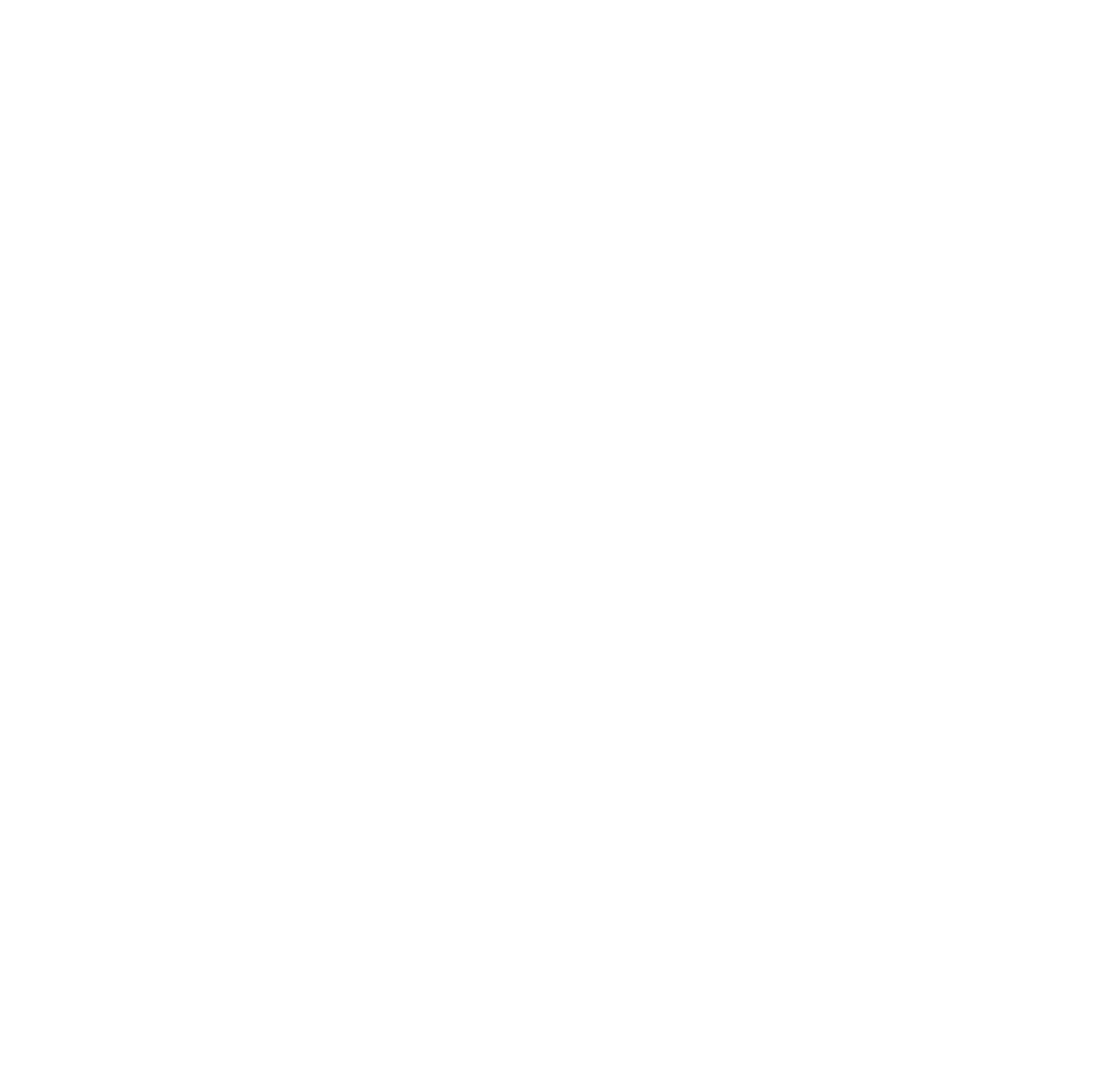

## **HEALTH AND OTHER LEGISLATION AMENDMENT ACT 2003**

#### **TABLE OF PROVISIONS**

| Section | Page |
|---------|------|
|---------|------|

#### **[PART 1—PRELIMINARY](#page-9-0)**

| $\mathbf{1}$   |                                                                                      |    |
|----------------|--------------------------------------------------------------------------------------|----|
| $\overline{2}$ |                                                                                      | 8  |
|                | PART 2-AMENDMENT OF FREEDOM OF INFORMATION ACT<br>1992                               |    |
| 3              |                                                                                      | 8  |
| 4              | Amendment of s 11 (Act not to apply to certain bodies etc.)                          | 8  |
|                | PART 3-AMENDMENT OF HEALTH ACT 1937                                                  |    |
| 5              |                                                                                      | 9  |
| 6              |                                                                                      |    |
| 7              |                                                                                      | 9  |
|                | 6                                                                                    | 9  |
| 8              |                                                                                      | 9  |
|                | 18 <sub>B</sub><br>Chief executive may inform boards about particular matters        | 9  |
| 9              | Amendment of s 153Y (Dealing with certain things)                                    | 10 |
| 10             |                                                                                      |    |
|                | <b>PART 4-AMENDMENT OF HEALTH PRACTITIONERS</b><br>(PROFESSIONAL STANDARDS) ACT 1999 |    |
| 11             |                                                                                      | 10 |
| 12             | Amendment of s 176 (Pre-hearing conference)                                          | 10 |
| 13             | Amendment of s 188 (Questions to be decided by majority of panel)                    | 11 |
| 14             | Amendment of s 217 (Directions conference)                                           | 11 |
| 15             |                                                                                      | 11 |
|                | 227A Procedure if tribunal member unable to hear matter                              | 11 |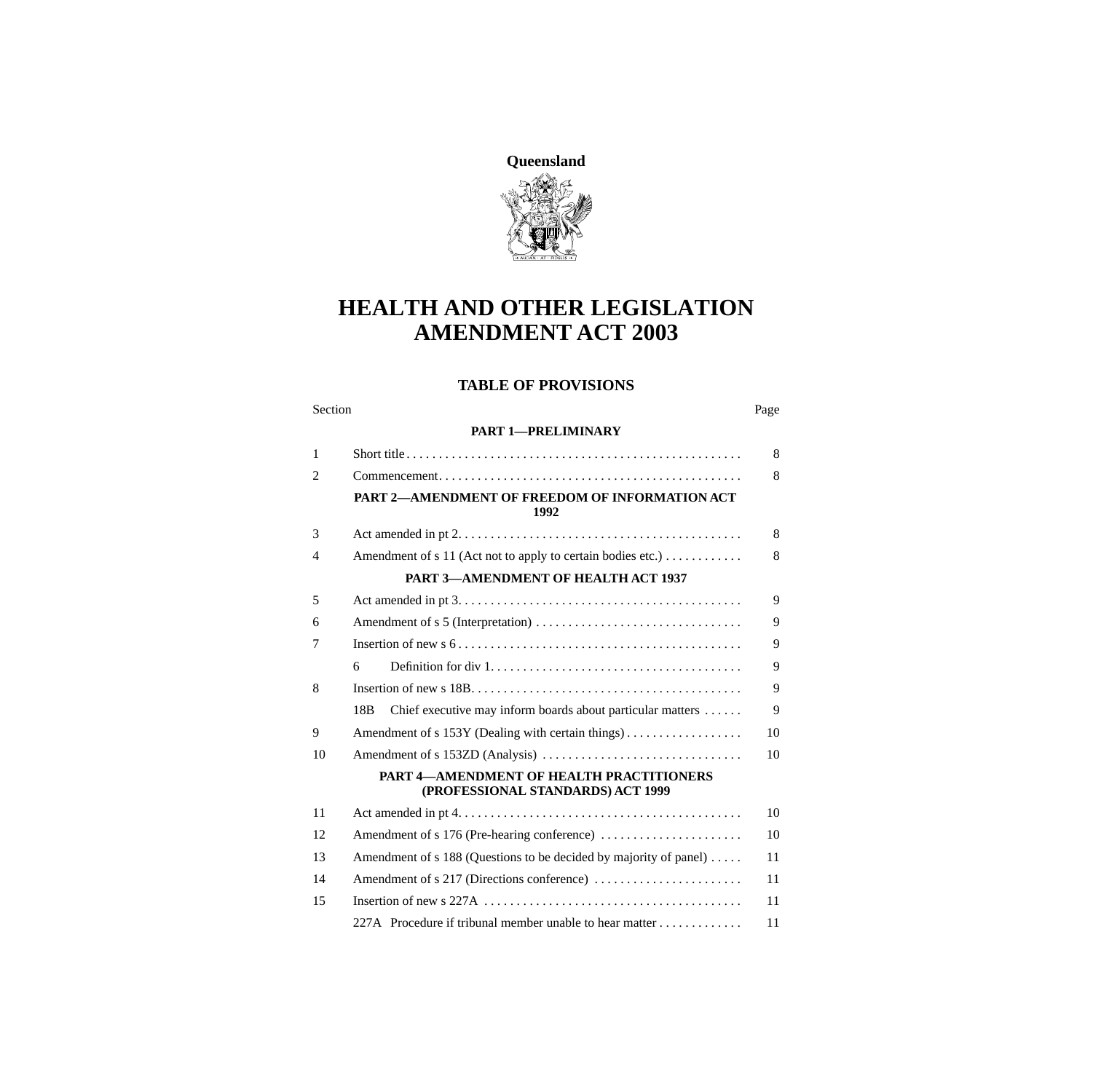*Health and Other Legislation Amendment Act 2003 No. 9, 2003*

| 16 |                                                                                    | 11 |  |
|----|------------------------------------------------------------------------------------|----|--|
|    | PART 5-AMENDMENT OF HEALTH RIGHTS COMMISSION<br><b>ACT 1991</b>                    |    |  |
| 17 |                                                                                    | 12 |  |
| 18 |                                                                                    | 12 |  |
| 19 |                                                                                    | 12 |  |
| 20 | Amendment of s 60 (Complaints about persons who are no longer                      |    |  |
| 21 |                                                                                    | 12 |  |
| 22 | Amendment of s 64 (Complainant to reveal identity)                                 | 13 |  |
| 23 | Amendment of s 65 (Further information from complainant)                           | 14 |  |
| 24 | Amendment of s 66 (Commissioner may require affidavit)                             | 14 |  |
| 25 | Amendment of s 67 (Commissioner to immediately assess all health<br>14             |    |  |
| 26 | Amendment of s 79 (Decisions not to take action)                                   | 14 |  |
| 27 |                                                                                    | 14 |  |
| 28 |                                                                                    | 15 |  |
|    | Validating provision for Health and Other Legislation<br>151<br>Amendment Act 2003 | 15 |  |
|    | <b>PART 6-AMENDMENT OF HEALTH SERVICES ACT 1991</b>                                |    |  |
| 29 |                                                                                    | 15 |  |
| 30 |                                                                                    | 15 |  |
| 31 |                                                                                    |    |  |
| 32 |                                                                                    | 16 |  |
|    | 33                                                                                 | 16 |  |
|    | 34                                                                                 | 16 |  |
| 33 | Amendment of s 36 (Personal liability of members etc.)                             | 17 |  |
| 34 | Amendment of s 37 (Further responsibilities of committees).                        |    |  |
| 35 | Amendment of s 57 (Duty of confidentiality of officials)                           |    |  |
| 36 |                                                                                    | 18 |  |
|    | PART 7-AMENDMENT OF HOSPITALS FOUNDATIONS<br><b>ACT 1982</b>                       |    |  |
| 37 |                                                                                    | 19 |  |

| 38 |  | 20 |
|----|--|----|
|----|--|----|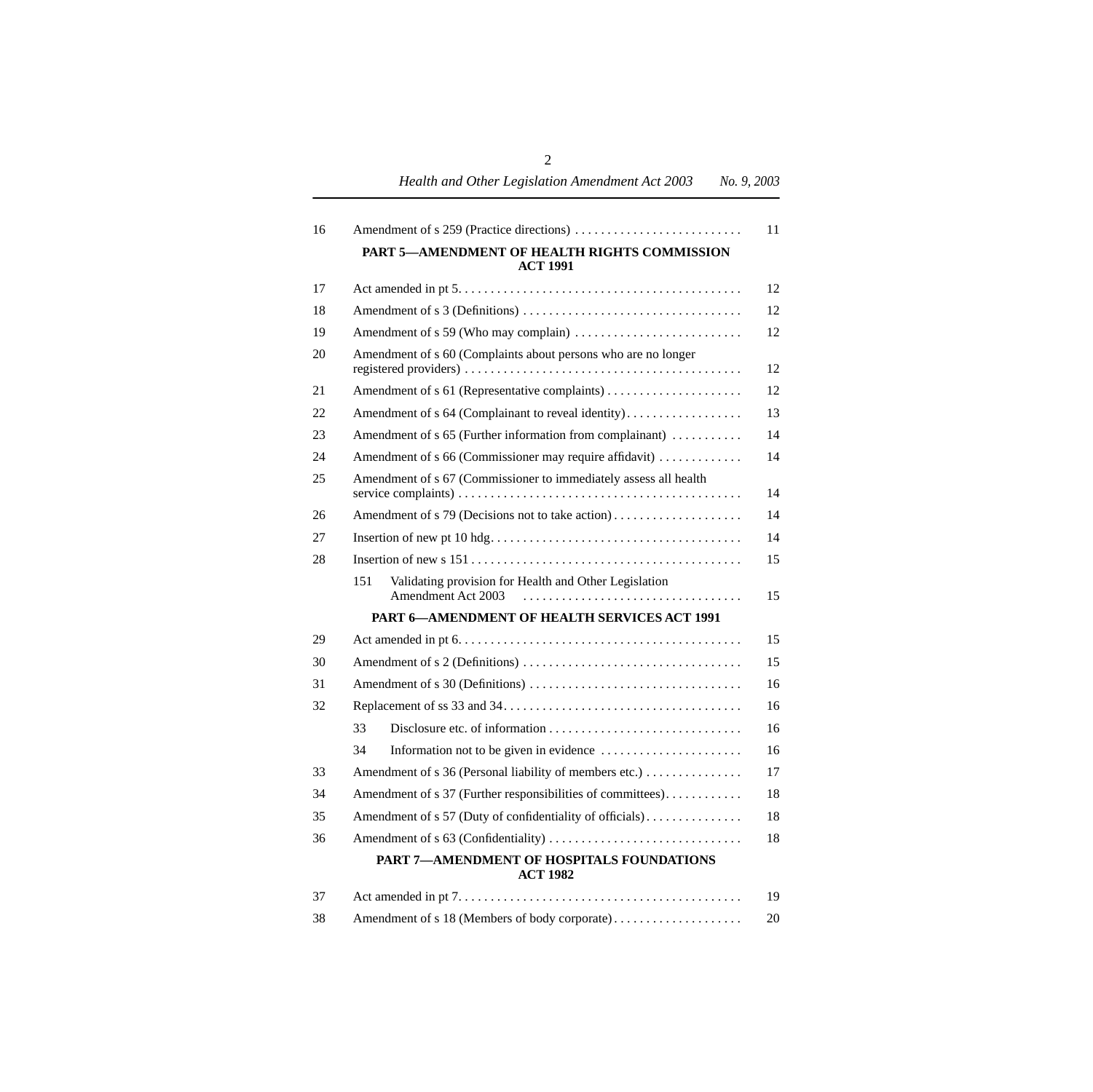| 39 | Omission of s 19 (Minister's nomination from panel of names).                                                                           | 20 |
|----|-----------------------------------------------------------------------------------------------------------------------------------------|----|
| 40 |                                                                                                                                         | 20 |
|    | 21                                                                                                                                      | 20 |
|    | PART 8-AMENDMENT OF MEDICAL PRACTITIONERS<br><b>REGISTRATION ACT 2001</b>                                                               |    |
| 41 |                                                                                                                                         | 20 |
| 42 |                                                                                                                                         | 21 |
| 43 |                                                                                                                                         | 21 |
|    | 121A Condition of practice under supervision                                                                                            | 21 |
| 44 |                                                                                                                                         | 21 |
|    | 141A Condition of practice under supervision                                                                                            | 21 |
| 45 |                                                                                                                                         | 22 |
|    | Division 10A-Non-practising registrations                                                                                               |    |
|    | Subdivision 1—Eligibility for non-practising registration                                                                               |    |
|    |                                                                                                                                         | 22 |
|    | Subdivision 2-Applications for non-practising registration                                                                              |    |
|    |                                                                                                                                         | 22 |
|    | 150D Suitability of proposed non-practising registrant                                                                                  | 23 |
|    | Board's powers before deciding applications<br>150E                                                                                     | 24 |
|    | 150F                                                                                                                                    | 24 |
|    | 150G Forms of certificates of non-practising registration                                                                               | 24 |
|    |                                                                                                                                         | 25 |
|    | Subdivision 3—Cancellation of non-practising registrations                                                                              |    |
|    | 150I                                                                                                                                    | 25 |
|    | 150J                                                                                                                                    | 25 |
| 46 | Amendment of s 157 (Taking of restricted titles etc.).                                                                                  | 26 |
| 47 |                                                                                                                                         | 26 |
|    |                                                                                                                                         | 26 |
| 48 |                                                                                                                                         | 27 |
| 49 |                                                                                                                                         | 27 |
| 50 | Amendment of s 264 (How board may deal with health records).                                                                            | 28 |
| 51 | Amendment of s 272 (Protection for persons supervising registrants<br>undertaking prescribed internship or supervised practice program) | 28 |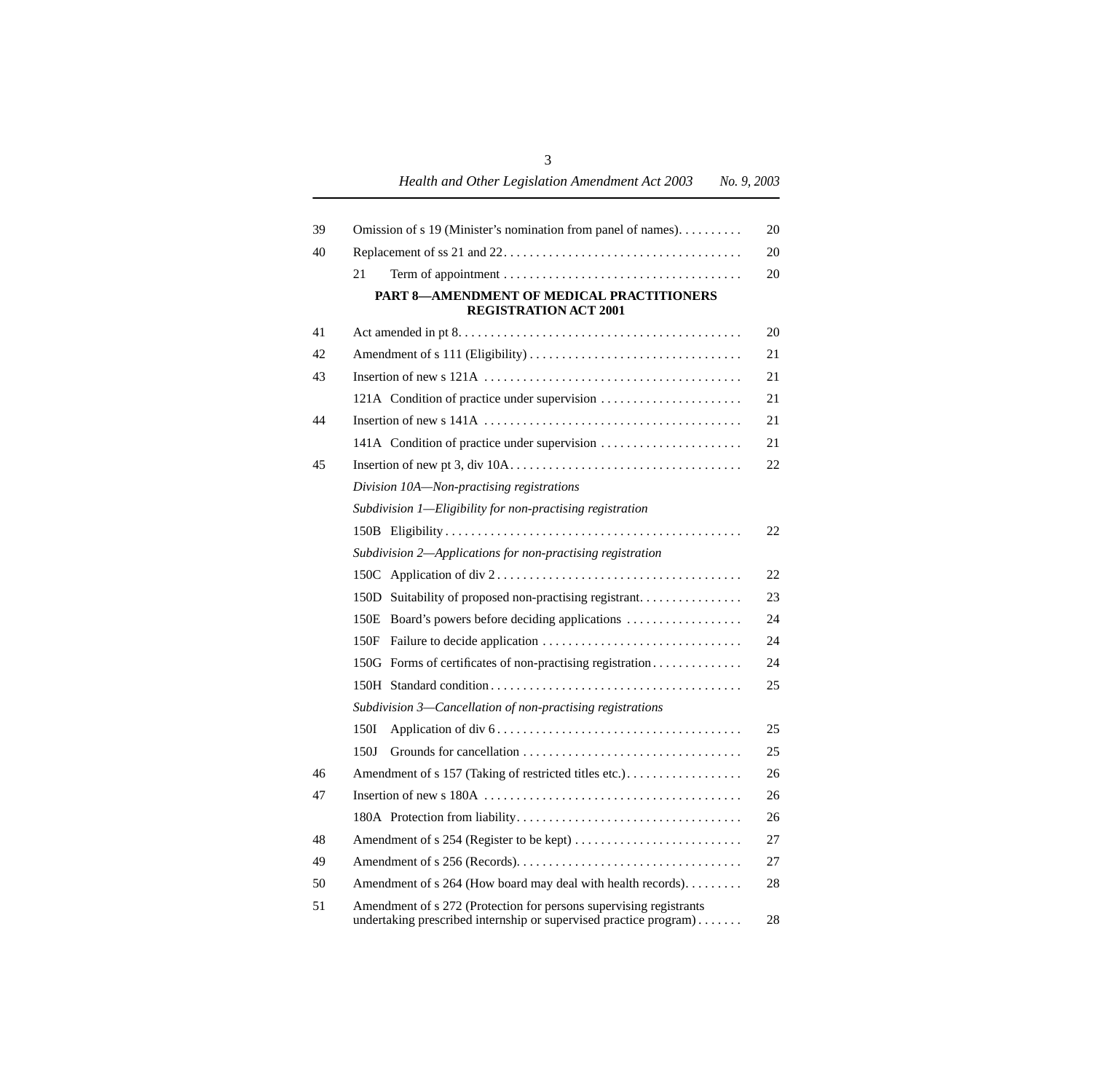| 52 | Amendment of sch 1 (Decisions for which information notices<br>must be given) | 29 |
|----|-------------------------------------------------------------------------------|----|
| 53 |                                                                               | 29 |
|    | PART 9-AMENDMENT OF PEST MANAGEMENT ACT 2001                                  |    |
| 54 |                                                                               | 30 |
| 55 |                                                                               | 30 |
|    | 5A                                                                            | 30 |
| 56 | Amendment of s 54 (Notice of change in circumstances).                        | 31 |
| 57 | Amendment of s 96 (Dealing with certain things)                               | 31 |
| 58 |                                                                               | 31 |
| 59 |                                                                               | 31 |
| 60 |                                                                               | 31 |
|    | PART 10-AMENDMENT OF PRIVATE HEALTH FACILITIES<br><b>ACT 1999</b>             |    |
| 61 |                                                                               | 32 |
| 62 | Amendment of s 12 (Chief health officer may make standards)                   | 32 |
| 63 | Amendment of s 143A (Authority holder to notify chief executive of            | 32 |
| 64 |                                                                               | 33 |
|    | PART 13-VALIDATING PROVISION                                                  |    |
|    | 165                                                                           | 33 |
|    | PART 11-AMENDMENT OF RADIATION SAFETY ACT 1999                                |    |
| 65 |                                                                               | 33 |
| 66 | Amendment of s 16 (Making of radiation safety standards)                      | 33 |
|    | <b>PART 12-AMENDMENT OF ACTS</b>                                              |    |
| 67 |                                                                               | 34 |
|    | SCHEDULE                                                                      | 35 |
|    | <b>AMENDMENTS OF ACTS</b>                                                     |    |
|    | DENTAL PRACTITIONERS REGISTRATION ACT 2001                                    | 35 |
|    | DENTAL TECHNICIANS AND DENTAL PROSTHETISTS                                    | 35 |
|    |                                                                               | 35 |
|    | HEALTH PRACTITIONERS (PROFESSIONAL<br>STANDARDS) ACT 1999                     | 36 |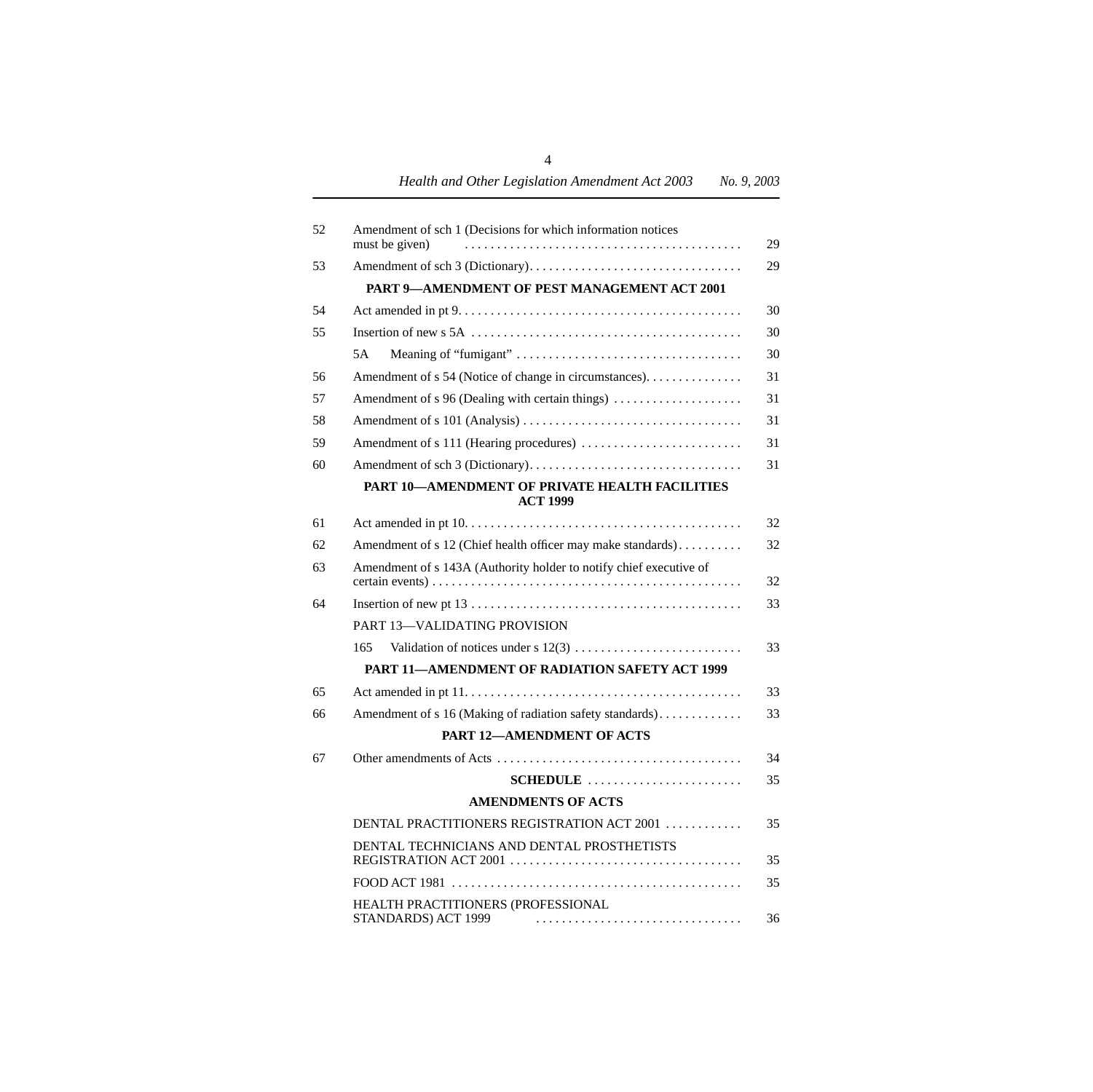| HEALTH PRACTITIONERS (SPECIAL EVENTS EXEMPTION) |    |
|-------------------------------------------------|----|
| <b>ACT 1998</b>                                 | 36 |
| MEDICAL RADIATION TECHNOLOGISTS REGISTRATION    |    |
| <b>ACT 2001</b>                                 | 36 |
|                                                 | 37 |
|                                                 | 37 |
|                                                 | 38 |
| PSYCHOLOGISTS REGISTRATION ACT 2001             | 38 |
| TOBACCO AND OTHER SMOKING PRODUCTS ACT 1998     | 39 |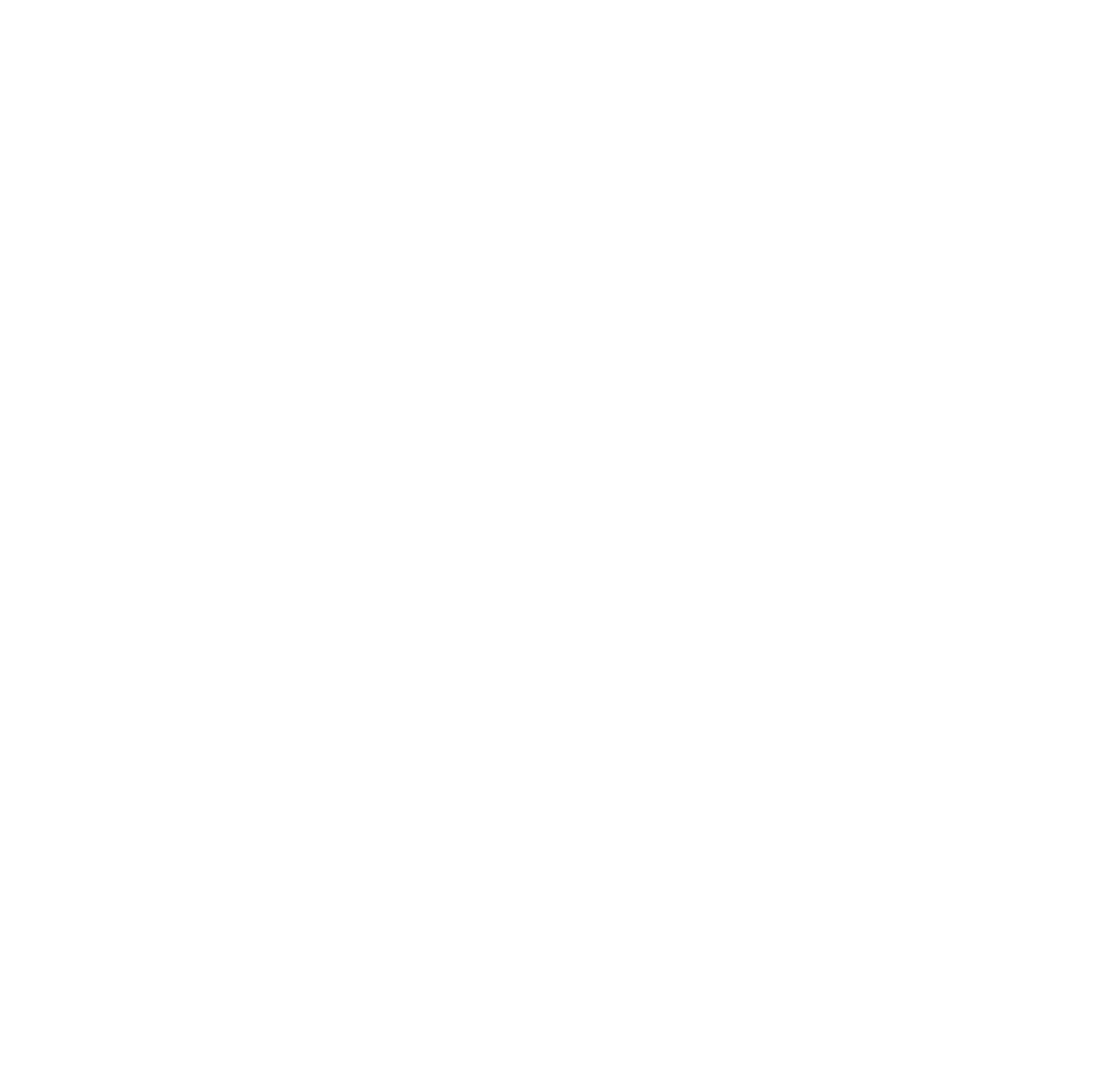

## **Health and Other Legislation Amendment Act 2003**

## **Act No. 9 of 2003**

**An Act to amend Acts administered by the Minister for Health, and for other purposes**

*[Assented to 28 March 2003]*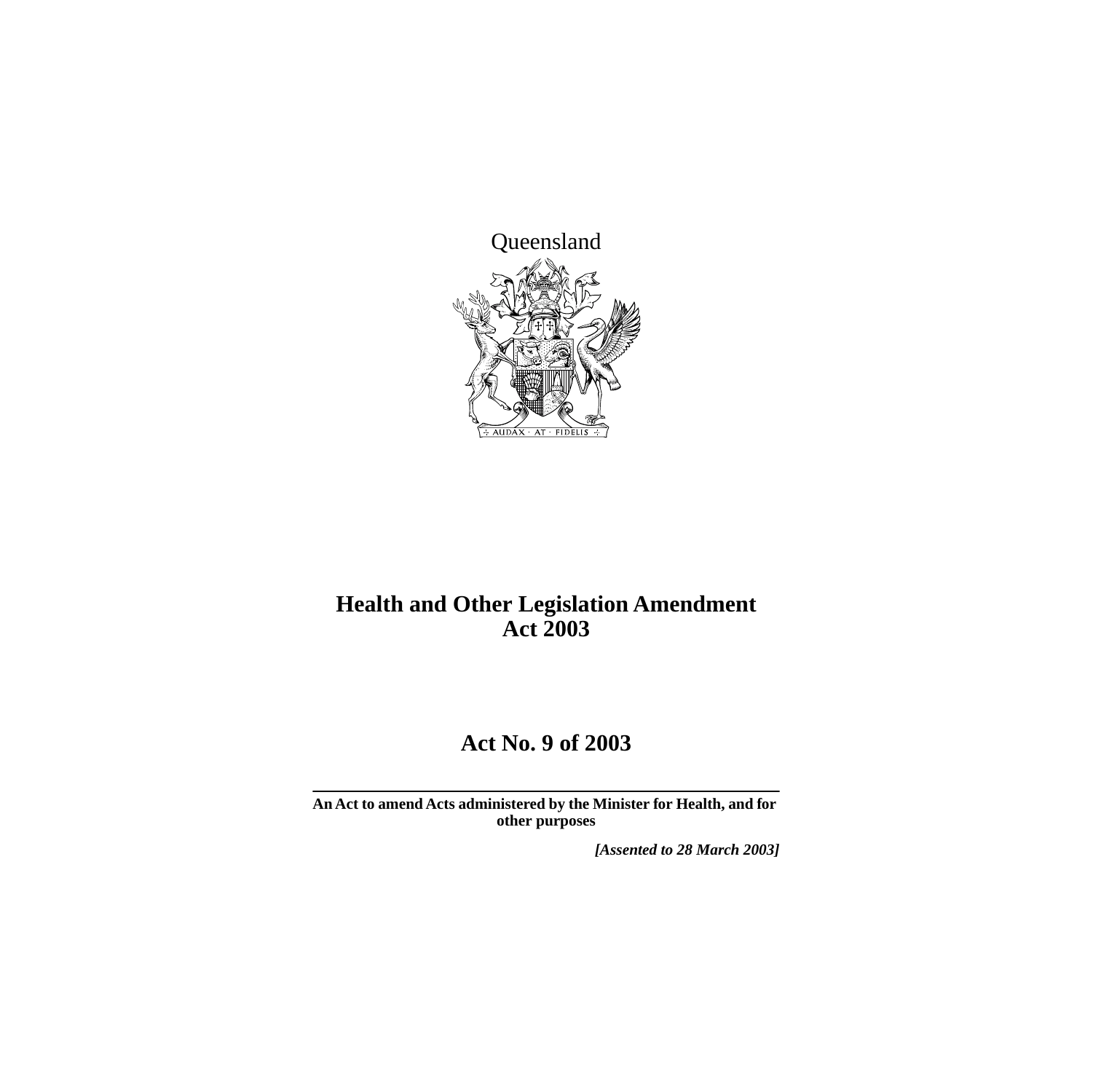#### **The Parliament of Queensland enacts—**

### **PART 1—PRELIMINARY**

#### <span id="page-9-1"></span><span id="page-9-0"></span>**1 Short title**

This Act may be cited as the *Health and Other Legislation Amendment Act 2003*.

#### <span id="page-9-2"></span>**2 Commencement**

Section 67 and the schedule, in relation to the amendment of the *Pharmacists Registration Act 2001*, are taken to have commenced on 1 February 2002.

#### <span id="page-9-3"></span>**PART 2—AMENDMENT OF FREEDOM OF INFORMATION ACT 1992**

#### <span id="page-9-4"></span>**3 Act amended in pt 2**

This part amends the *Freedom of Information Act 1992.*

#### <span id="page-9-5"></span>**4 Amendment of s 11 (Act not to apply to certain bodies etc.)**

Section  $11(1)$ —

*insert—*

'(pa)a committee declared to be an approved quality assurance committee under the *Health Services Act 1991*, section 31(1); or'.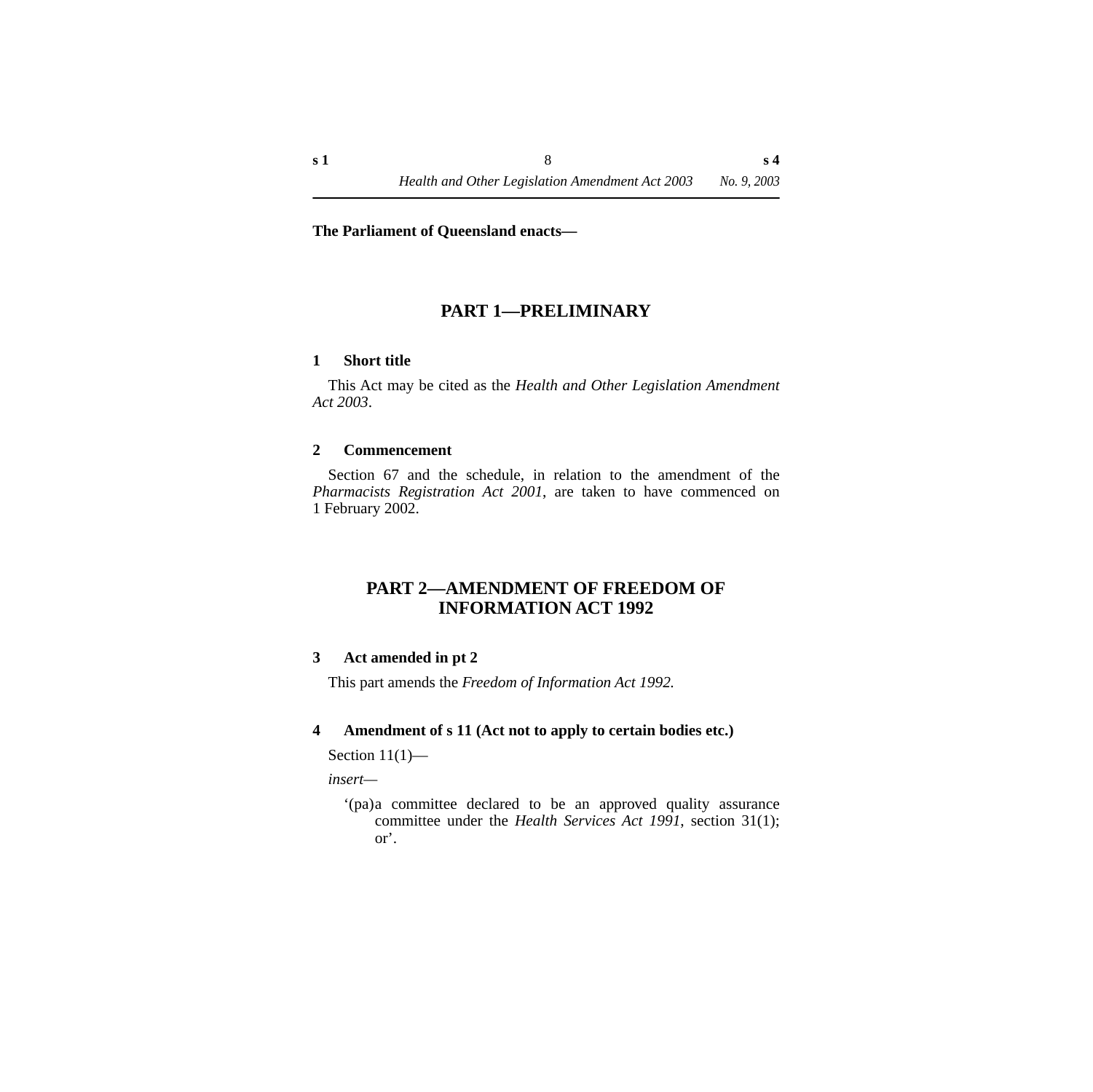## <span id="page-10-0"></span>**PART 3—AMENDMENT OF HEALTH ACT 1937**

#### <span id="page-10-1"></span>**5 Act amended in pt 3**

This part amends the *Health Act 1937.*

#### <span id="page-10-2"></span>**6 Amendment of s 5 (Interpretation)**

```
Section 5(1)—
```
*insert—*

' **"nurse"**, for part 2, division 1, see section 6.'.

#### <span id="page-10-3"></span>**7 Insertion of new s 6**

Part 2, division 1, before section 7—

*insert*—

#### <span id="page-10-4"></span>**'6 Definition for div 1**

'In this division—

#### <span id="page-10-5"></span>**8 Insertion of new s 18B**

Part 2, division 1, after section 18A—

*insert—*

#### <span id="page-10-6"></span>**'18B Chief executive may inform boards about particular matters**

'**(1)** This section applies if the chief executive reasonably believes—

- (a) a registrant, nurse or veterinary surgeon has committed an offence against this Act; or
- (b) a ground exists for the chief executive to suspend or cancel, or impose or vary conditions on, an approval or authority held by a registrant, nurse or veterinary surgeon under the *Health (Drugs and Poisons) Regulation 1996*.

'**(2)** The chief executive may give information about the belief, including the grounds for the belief—

**<sup>&</sup>quot;nurse"** means a nurse, midwife, or other person authorised to practise nursing, under the *Nursing Act 1992*.'.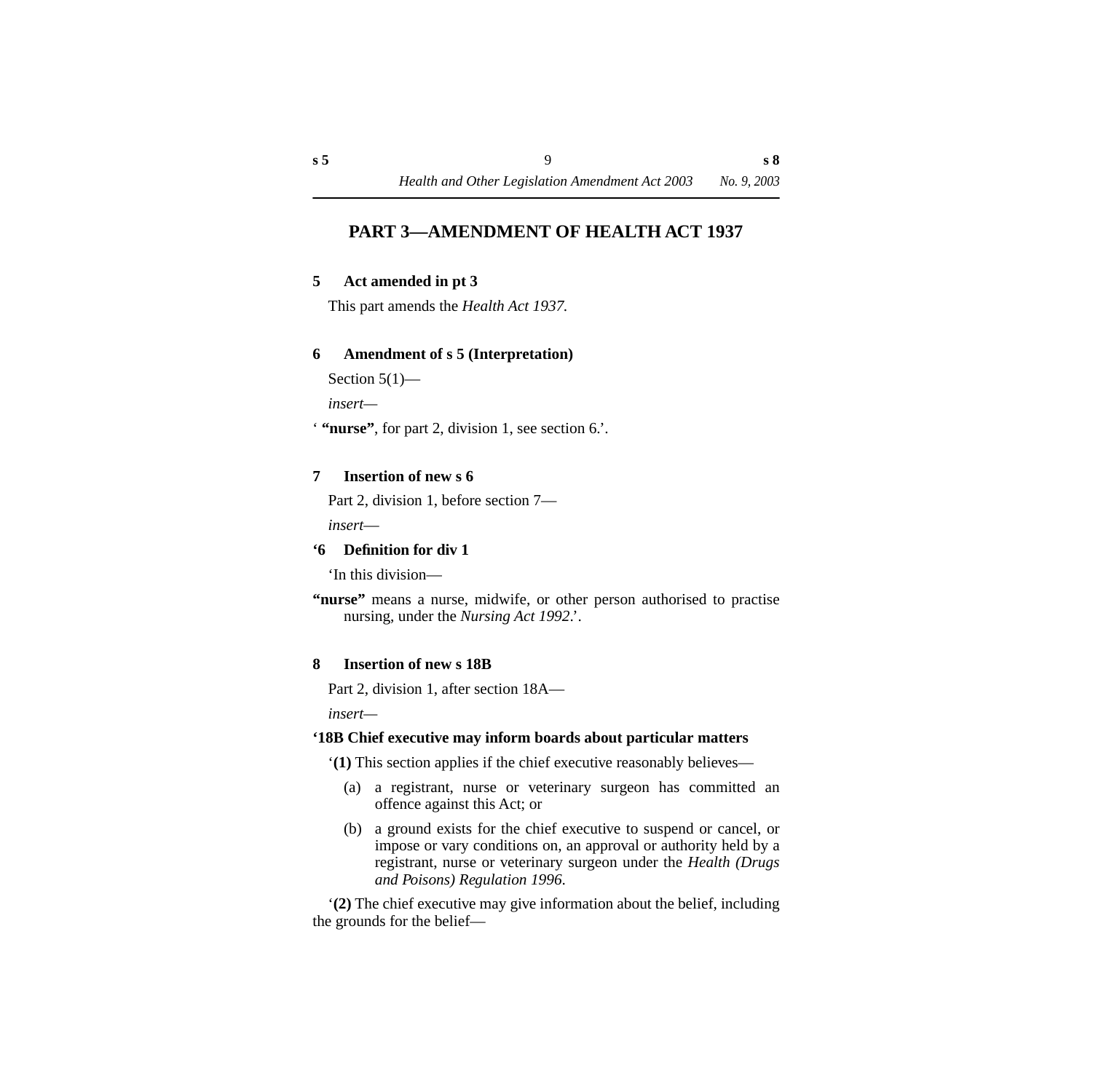- (a) for a registrant—to the registrant's board; or
- (b) for a nurse—to the Queensland Nursing Council; or
- (c) for a veterinary surgeon—to the Veterinary Surgeons Board of Queensland.'.

#### <span id="page-11-0"></span>**9 Amendment of s 153Y (Dealing with certain things)**

Section  $153Y(1)$ , from 'or seizes' to 'analyst,' *omit*.

### <span id="page-11-1"></span>**10 Amendment of s 153ZD (Analysis)**

Section 153ZD(1), from 'takes' to 'analysis,' *omit, insert—*

 $\cdot$ , under section 151(3)(c),<sup>1</sup> takes a thing for analysis'.

## <span id="page-11-2"></span>**PART 4—AMENDMENT OF HEALTH PRACTITIONERS (PROFESSIONAL STANDARDS) ACT 1999**

## <span id="page-11-3"></span>**11 Act amended in pt 4**

This part amends the *Health Practitioners (Professional Standards) Act 1999.*

## <span id="page-11-4"></span>**12 Amendment of s 176 (Pre-hearing conference)**

Section 176(6), after 'may'—

*insert—*

', using any form of communication,'.

<sup>1</sup> Section 151 (General powers after entering place)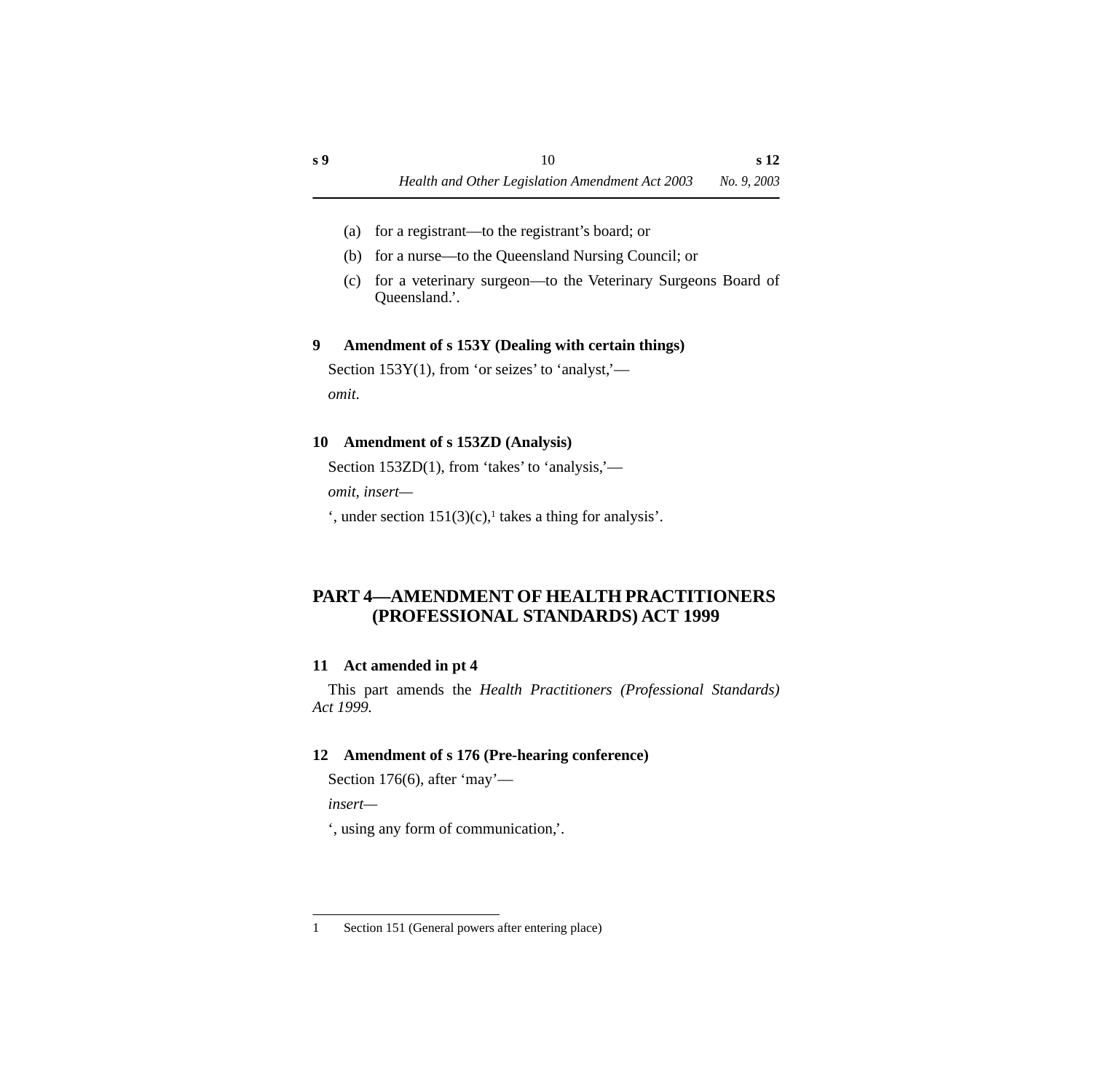#### <span id="page-12-0"></span>**13 Amendment of s 188 (Questions to be decided by majority of panel)**

Section 188—

*insert—*

'**(2)** A vote on the question may be taken using any form of communication.'.

#### <span id="page-12-1"></span>**14 Amendment of s 217 (Directions conference)**

Section 217—

*insert*—

'**(8)** For this section, the tribunal's powers may be exercised also by a tribunal member, other than the constituting member for the matter or proceeding.'.

#### <span id="page-12-2"></span>**15 Insertion of new s 227A**

After section 227—

*insert—*

#### <span id="page-12-3"></span>**'227A Procedure if tribunal member unable to hear matter**

'**(1)** This section applies if—

- (a) the tribunal has not started to hear a disciplinary matter; and
- (b) the constituting member for the matter ceases to be qualified to be a tribunal member or, for another reason, is unable to hear the matter.

'**(2)** The tribunal's chairperson must choose another tribunal member to hear the matter.'.

#### <span id="page-12-4"></span>**16 Amendment of s 259 (Practice directions)**

Section 259(3)—

*omit, insert*—

'**(3)** Subject to directions issued under subsection (2), the constituting member for a disciplinary matter, or another tribunal member, may issue directions about the matter.'.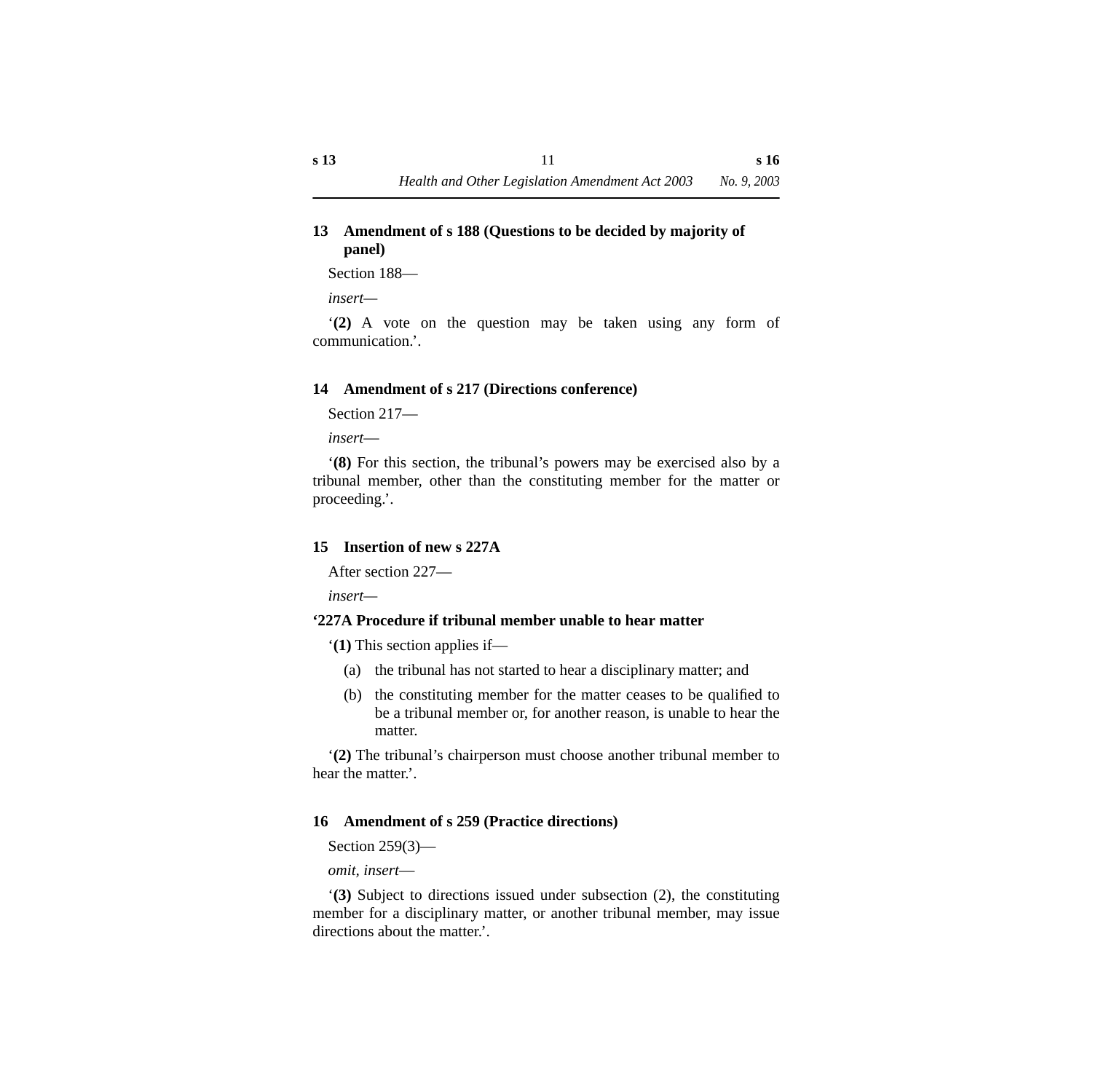## <span id="page-13-0"></span>**PART 5—AMENDMENT OF HEALTH RIGHTS COMMISSION ACT 1991**

#### <span id="page-13-1"></span>**17 Act amended in pt 5**

This part amends the *Health Rights Commission Act 1991.*

#### <span id="page-13-2"></span>**18 Amendment of s 3 (Definitions)**

Section 3(1), definition "complainant"—

*omit, insert—*

' **"complainant"** means—

- (a) a person who makes a health service complaint; or
- (b) a person substituted, under section 61(5), for a person mentioned in paragraph (a).'.

#### <span id="page-13-3"></span>**19 Amendment of s 59 (Who may complain)**

```
Section 59(1)(b), '61'—
omit, insert—
(61(1), (3) or (4).
```
#### <span id="page-13-4"></span>**20 Amendment of s 60 (Complaints about persons who are no longer registered providers)**

Section  $60(3)$ —

*omit, insert*—

'**(3)** This Act applies, with any necessary changes, to the person about whom the complaint was made as if a reference to a registered provider included the person.'.

#### <span id="page-13-5"></span>**21 Amendment of s 61 (Representative complaints)**

**(1)** Section 61(1), 'subsection (3)'—

*omit, insert*—

'subsections  $(3)$  to  $(5)'$ .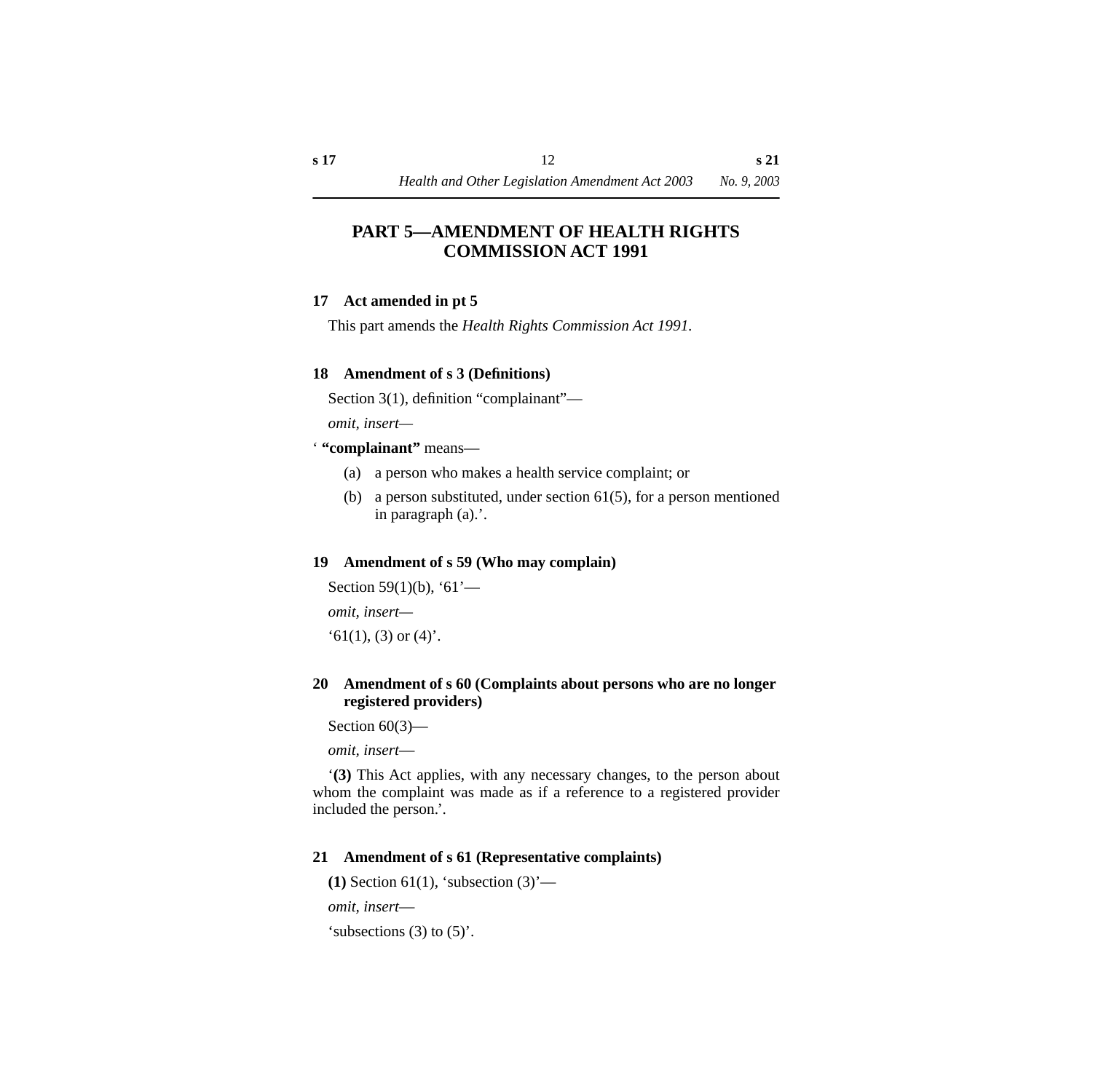**(2)** Section 61(3)—

*omit, insert—*

'**(3)** Any of the following persons may make a health service complaint on behalf of a user who has impaired capacity for a matter within the meaning of the *Guardianship and Administration Act 2000*—

- (a) an attorney for the user under an enduring power of attorney, or advance health directive, under the *Powers of Attorney Act 1998*;
- (b) a statutory health attorney under the *Powers of Attorney Act 1998*;
- (c) a guardian for the user under the *Guardianship and Administration Act 2000*;
- (d) the adult guardian under the *Guardianship and Administration Act 2000.*

'**(4)** Also, a health service complaint may be made by a person on behalf of a user, after the user's death, if the commissioner is satisfied the person has a sufficient interest.

'**(5)** A person may be substituted as the complainant for a health service complaint if—

- (a) the original complainant dies; and
- (b) the commissioner is satisfied the person has a sufficient interest.'.

#### <span id="page-14-0"></span>**22 Amendment of s 64 (Complainant to reveal identity)**

**(1)** Section 64(1), 'person who makes a health service complaint'—

*omit, insert—*

'complainant'.

**(2)** Section 64, 'person's'—

*omit, insert*—

'complainant's'.

**(3)** Section 64(2), 'person'—

*omit, insert*—

'complainant'.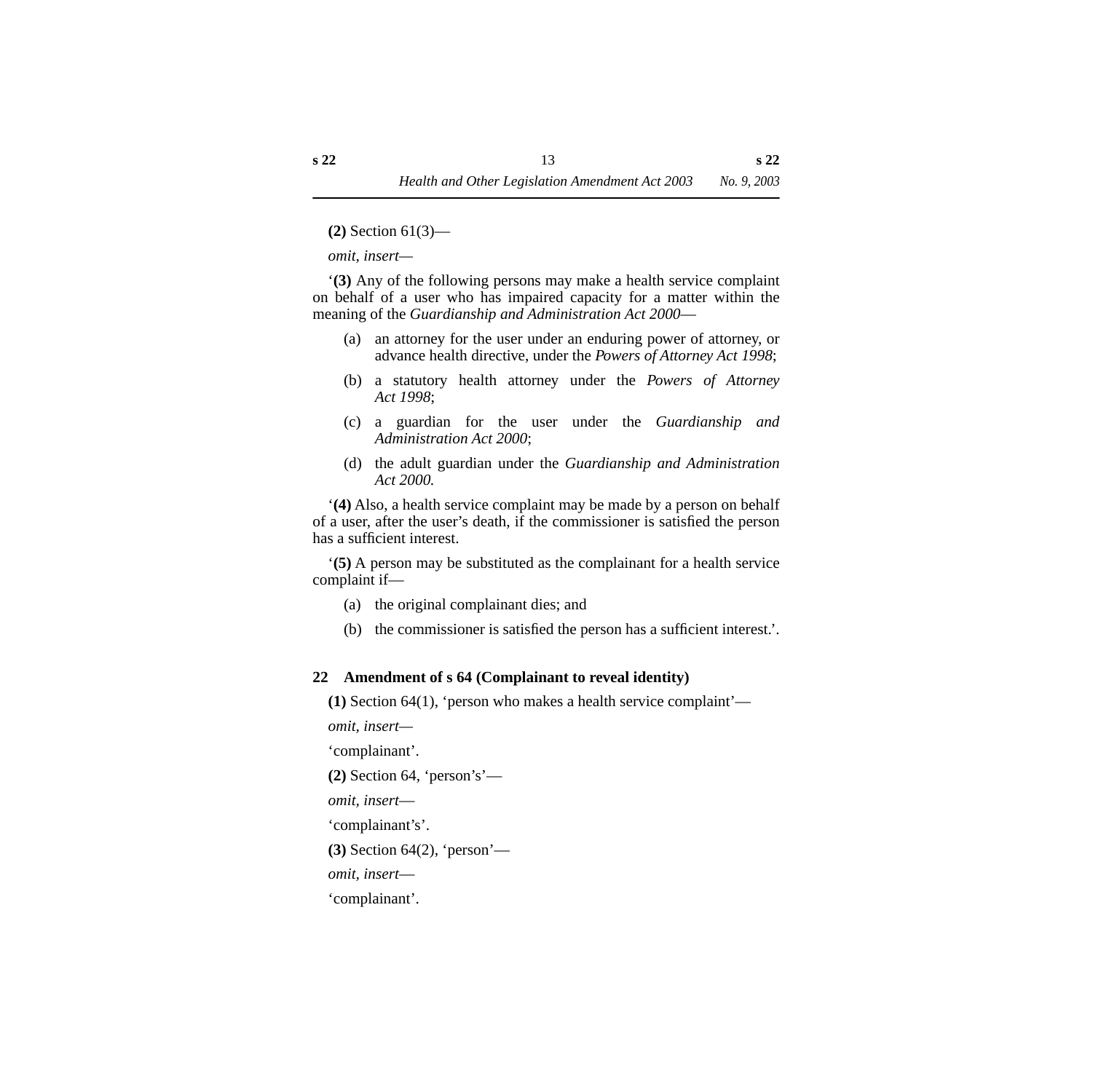#### <span id="page-15-0"></span>**23 Amendment of s 65 (Further information from complainant)**

Section 65, 'person who makes a health service complaint'—

*omit, insert—*

'complainant'.

#### <span id="page-15-1"></span>**24 Amendment of s 66 (Commissioner may require affidavit)**

Section 66, 'provided by the complainant'—

*omit, insert—*

'provided by a complainant'.

#### <span id="page-15-2"></span>**25 Amendment of s 67 (Commissioner to immediately assess all health service complaints)**

Section  $67(2)(d)$ , 'user'—

*omit, insert—*

'complainant'.

#### <span id="page-15-3"></span>**26 Amendment of s 79 (Decisions not to take action)**

Section 79(5)(b), 'complainant'—

*omit, insert—*

'person who made the complaint'.

#### <span id="page-15-4"></span>**27 Insertion of new pt 10 hdg**

After section 148—

*insert—*

## **'PART 10—TRANSITIONAL AND OTHER PROVISIONS**'.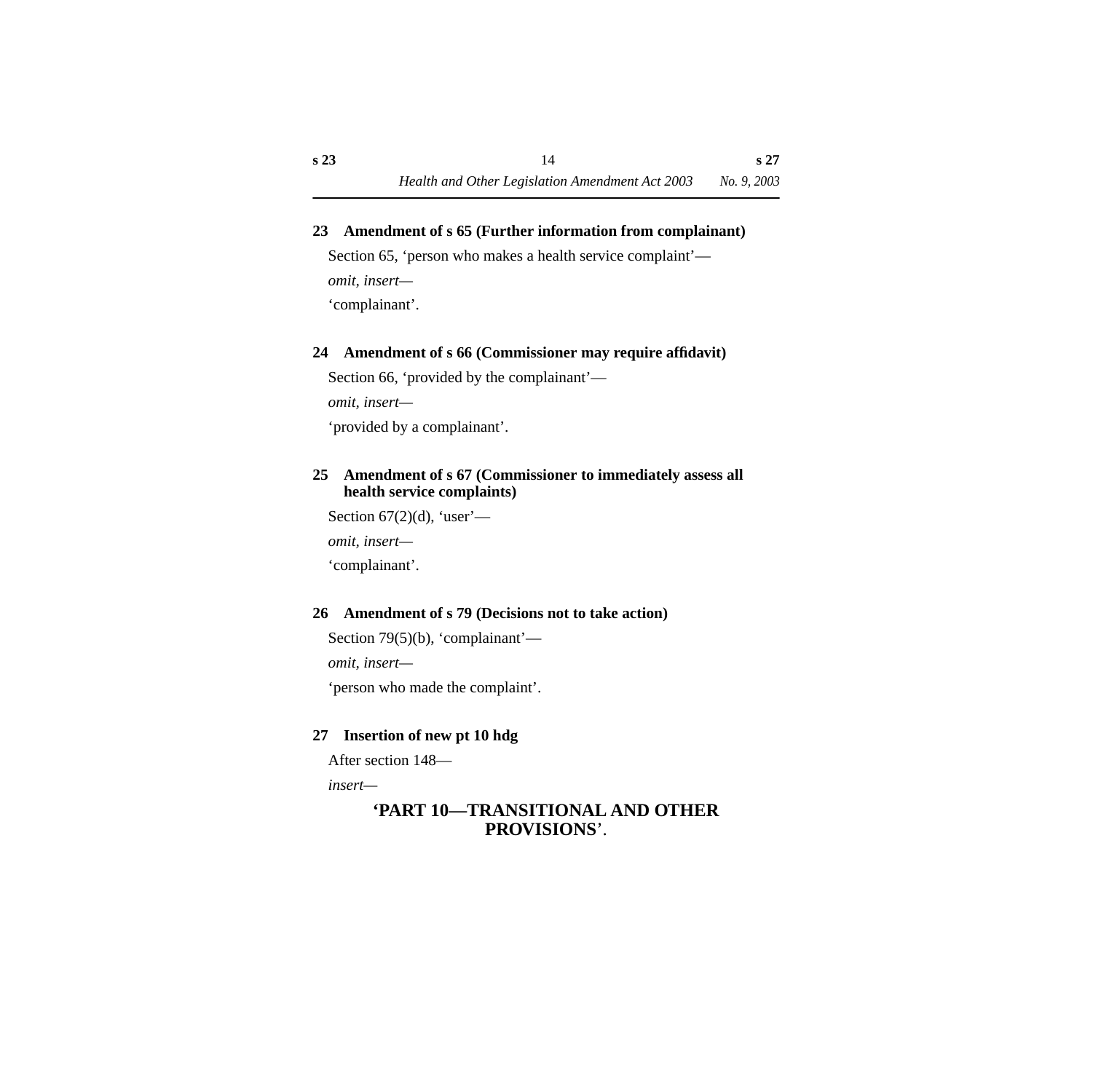#### <span id="page-16-0"></span>**28 Insertion of new s 151**

After section 150—

*insert*—

#### <span id="page-16-1"></span>**'151 Validating provision for Health and Other Legislation Amendment Act 2003**

'**(1)** This section applies if, before the commencement of this section—

- (a) a health service complaint was made, or was purported to be made, to the commissioner by a person acting on behalf of a user, after the user's death; or
- (b) a person was substituted, or was purported to be substituted, as the complainant for a health service complaint, after the original complainant died.

'**(2)** The complaint is taken to be, and always to have been, as valid as if it were made, after the commencement, under section  $61(4)$  or  $(5).$ <sup>2'</sup>.

## <span id="page-16-2"></span>**PART 6—AMENDMENT OF HEALTH SERVICES ACT 1991**

#### <span id="page-16-3"></span>**29 Act amended in pt 6**

This part amends the *Health Services Act 1991.*

#### <span id="page-16-4"></span>**30 Amendment of s 2 (Definitions)**

Section 2—

*insert—*

' **"committee"**, for part 4, division 2, see section 30.

**"relevant person"**, for part 4, division 2, see section 30.'.

<sup>2</sup> Section 61 (Representative complaints)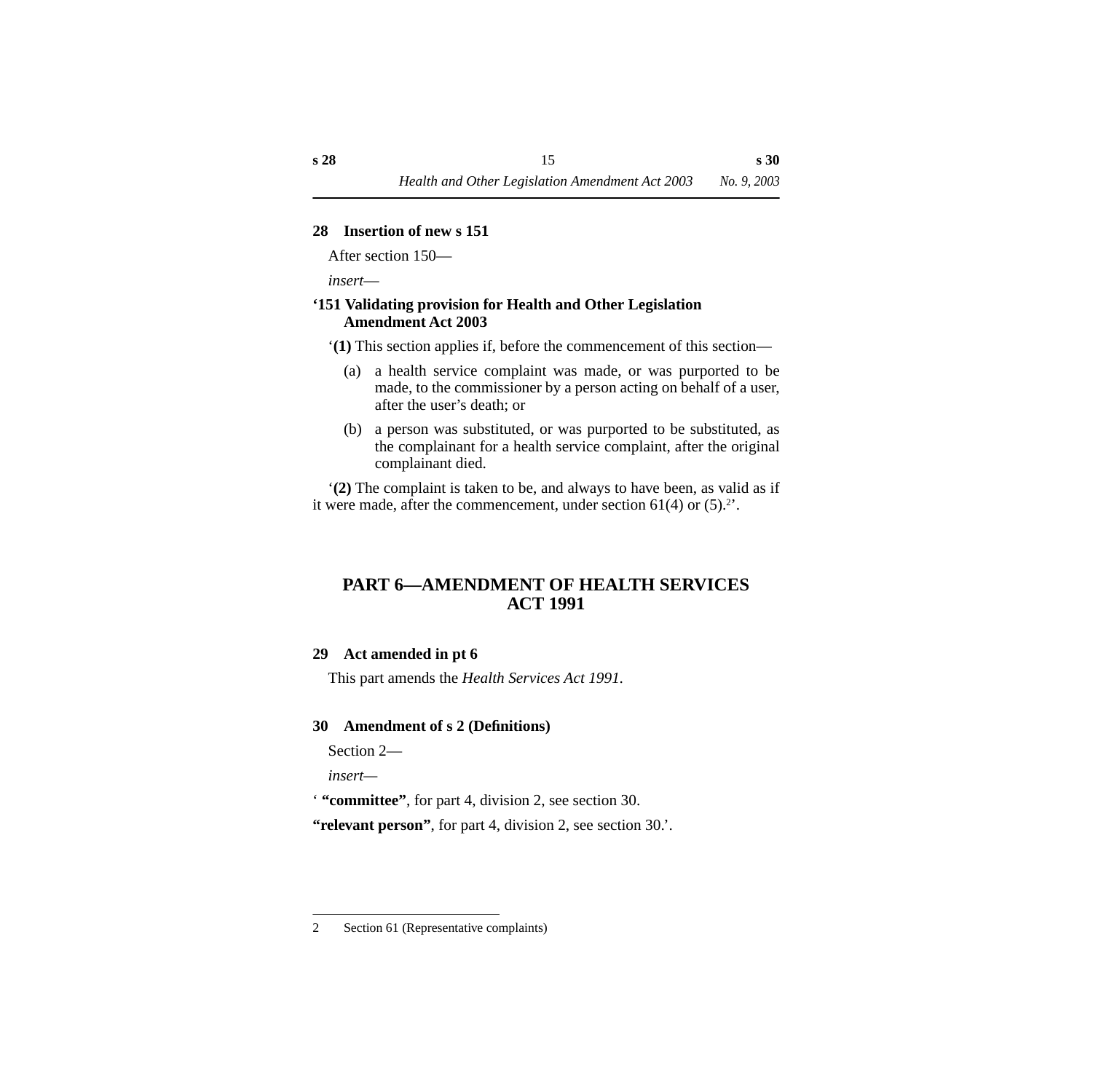#### <span id="page-17-0"></span>**31 Amendment of s 30 (Definitions)**

Section 30—

*insert—*

' **"relevant person"**, for a committee, means a person authorised by the committee to receive information to enable the committee to perform its functions.'.

#### <span id="page-17-1"></span>**32 Replacement of ss 33 and 34**

Sections 33 and 34—

*omit, insert—*

#### <span id="page-17-2"></span>**'33 Disclosure etc. of information**

'**(1)** A person who is or was a member of a committee must not make a record of, or divulge or communicate to someone else, information acquired by the person as a member of the committee, other than—

- (a) for the purpose of exercising the functions of a member of the committee; or
- (b) under a regulation made, or direction given, under section 37.3

Maximum penalty—50 penalty units.

'**(2)** Also, a person who is or was a relevant person for a committee must not make a record of, or divulge or communicate to someone else, information acquired by the person as a relevant person for the committee, other than for the purpose of enabling the committee to perform its functions.

Maximum penalty—50 penalty units.

#### <span id="page-17-3"></span>**'34 Information not to be given in evidence**

'**(1)** A person who is or was a member of a committee, or relevant person for a committee, is neither competent nor compellable—

(a) to produce, in compliance with a requirement under an Act, or legal process, any document in the person's possession or under

<sup>3</sup> Section 37 (Further responsibilities of committees)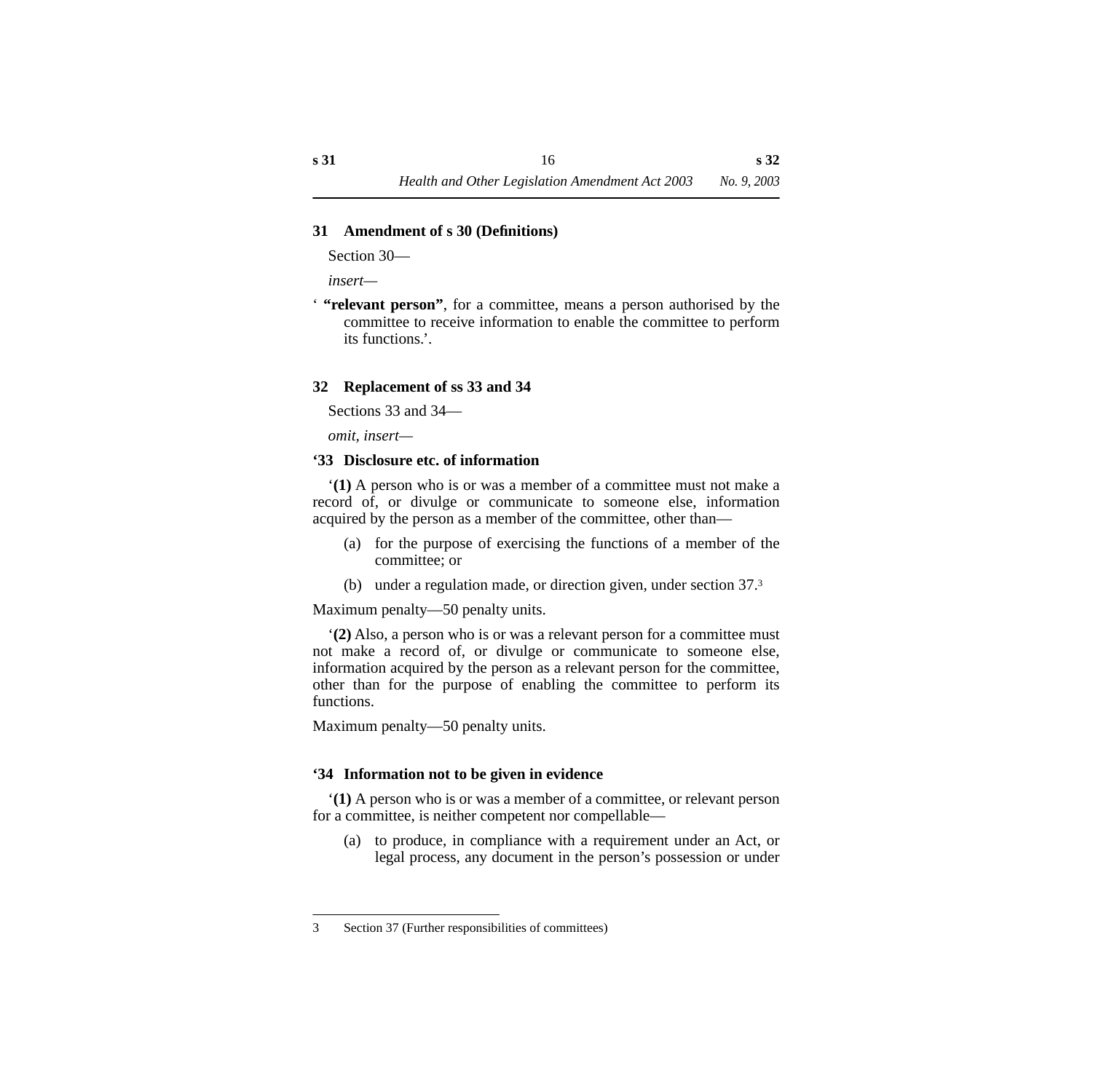the person's control created by, at the request of, or solely for the purpose of, the committee; or

(b) to divulge or communicate, in compliance with a requirement under an Act, or legal process, information that came to the person's notice as a member of the committee or relevant person for the committee.

'**(2)** Subsection (1) does not apply to a requirement made in proceedings about an act or omission by the person or committee.'.

## <span id="page-18-0"></span>**33 Amendment of s 36 (Personal liability of members etc.)**

```
(1) Section 36(1), \cdot, a member of a committee'—
```
*omit*.

**(2)** Section 36(1), 'such a member'—

```
omit, insert—
```
'the committee'.

**(3)** Section 36(2), ', a member of the committee'—

*omit*.

```
(4) Section 36, after 'direction'—
```
*insert—*

'or at the request'.

**(5)** Section 36(3), 'the members of a committee incur'—

*omit, insert*—

'a committee, or a person acting under the direction or at the request of a committee, incurs'.

**(6)** Section 36(3), 'members are'—

'committee or person is'.

**(7)** Section 36—

*insert*—

'**(5)** For subsections (1) to (3)—

**"committee"** includes all or each of the members of the committee.'.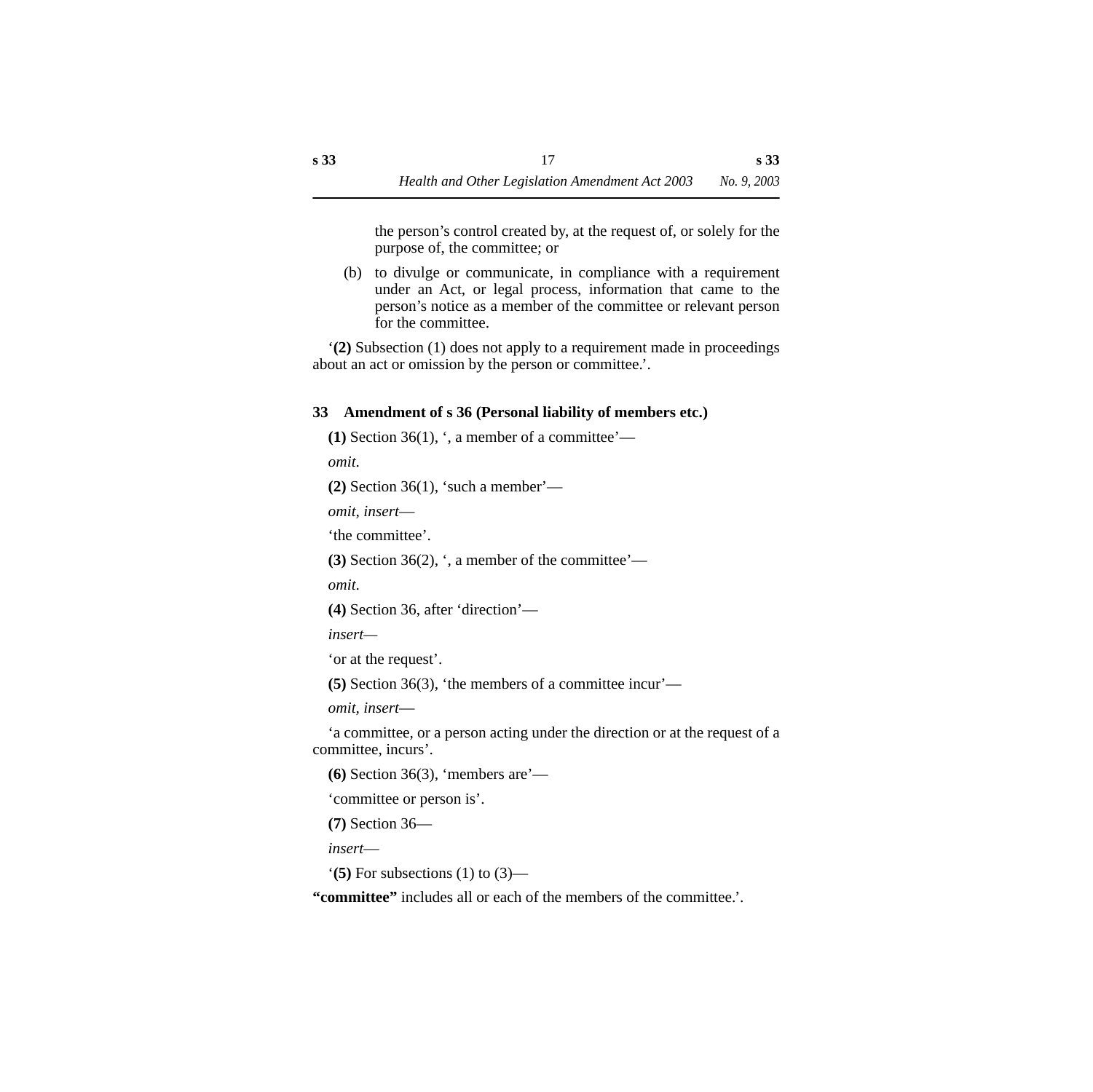#### <span id="page-19-0"></span>**34 Amendment of s 37 (Further responsibilities of committees)**

**(1)** Section 37(1), from 'The' to 'respect to'—

*omit, insert—*

'A regulation may make provision for'.

**(2)** Section 37(1)(d)—

*omit, insert—*

'(d) requiring committees to give specified information to the chief health officer.'.

**(3)** Section 37—

*insert*—

'**(3)** In this section—

**"chief health officer"** means the chief health officer under the *Health Act 1937*.'.

## <span id="page-19-1"></span>**35 Amendment of s 57 (Duty of confidentiality of officials)**

Section 57—

*insert—*

'**(4)** Also, a person may disclose the information to someone else if—

- (a) the disclosure is to—
	- (i) the chief executive; or
	- (ii) another officer, employee or agent of the department who is authorised in writing by the chief executive to receive the information; and
- (b) the purpose of the giving and receipt of the information is to give the information under section  $63(2)(gb)$ .

## <span id="page-19-2"></span>**36 Amendment of s 63 (Confidentiality)**

**(1)** Section 63(2)—

*insert—*

'(ga)to the giving of information to the chief executive to allow the chief executive to act under paragraph (gb); or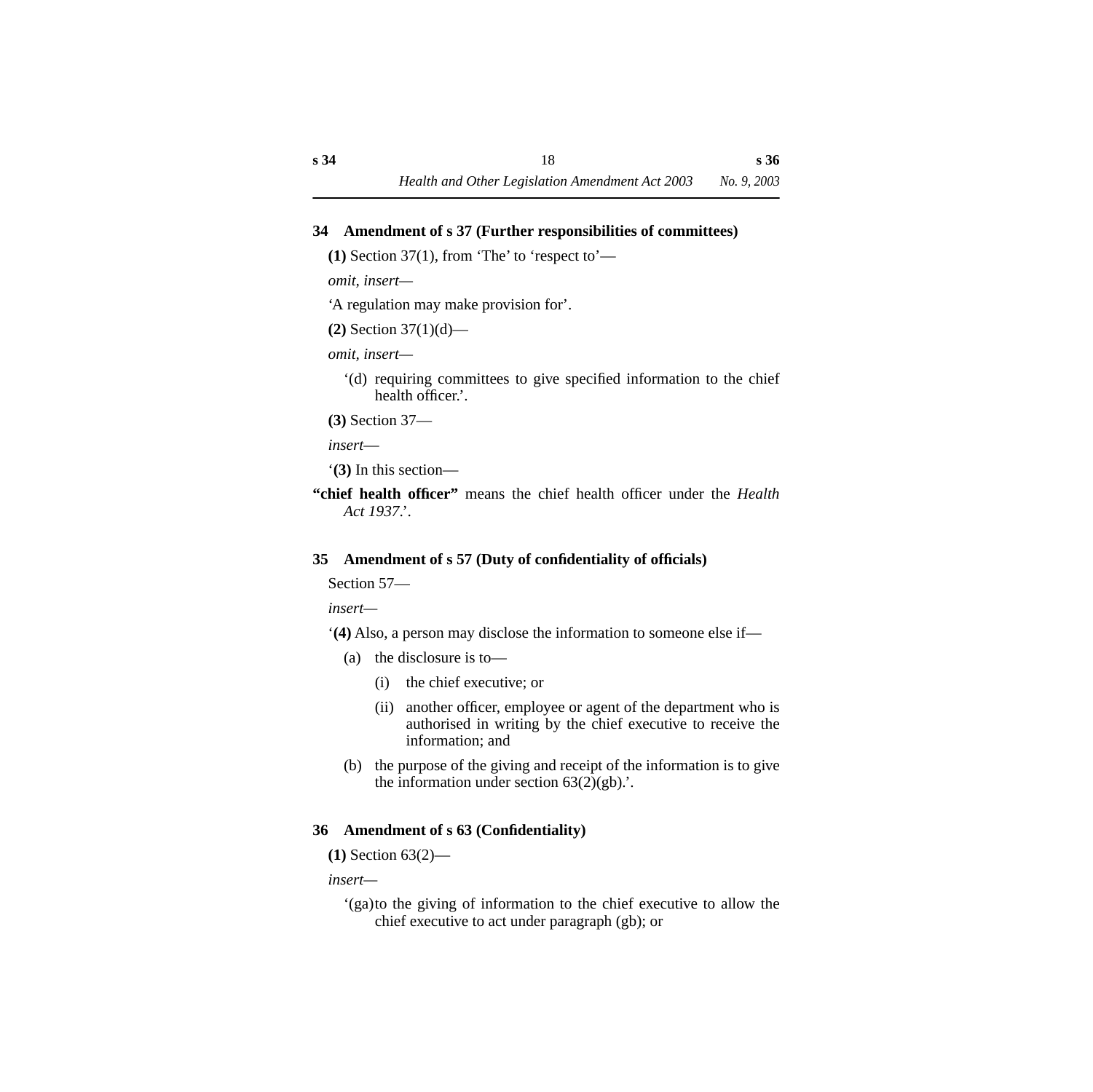- (gb) to the giving of information to another person if the chief executive considers the giving of the information is in the public interest and the information is—
	- (i) given by the chief executive; or
	- (ii) given, with the chief executive's written authority, by an officer, employee or agent of the department; or'.
- **(2)** Section 63—

*insert*—

'**(4A)** Subsection (4) does not apply if—

- (a) the information is given to—
	- (i) the chief executive; or
	- (ii) another officer, employee or agent of the department who is authorised in writing by the chief executive to receive the information; and
- (b) the purpose of the giving and receipt of the information is to give the information under subsection  $(2)(gb)$ .

'**(4B)** In the department's annual report for a financial year under the *Financial Administration and Audit Act 1977*, the chief executive must include details of—

- (a) the nature of any information given, under subsection  $(2)(gb)$ , during the financial year; and
- (b) the purpose for which the information was given.

'**(4C)** However, the details mentioned in subsection (4B) must not identify, directly or indirectly, the person to whom the information relates.'.

## <span id="page-20-0"></span>**PART 7—AMENDMENT OF HOSPITALS FOUNDATIONS ACT 1982**

#### <span id="page-20-1"></span>**37 Act amended in pt 7**

This part amends the *Hospitals Foundations Act 1982.*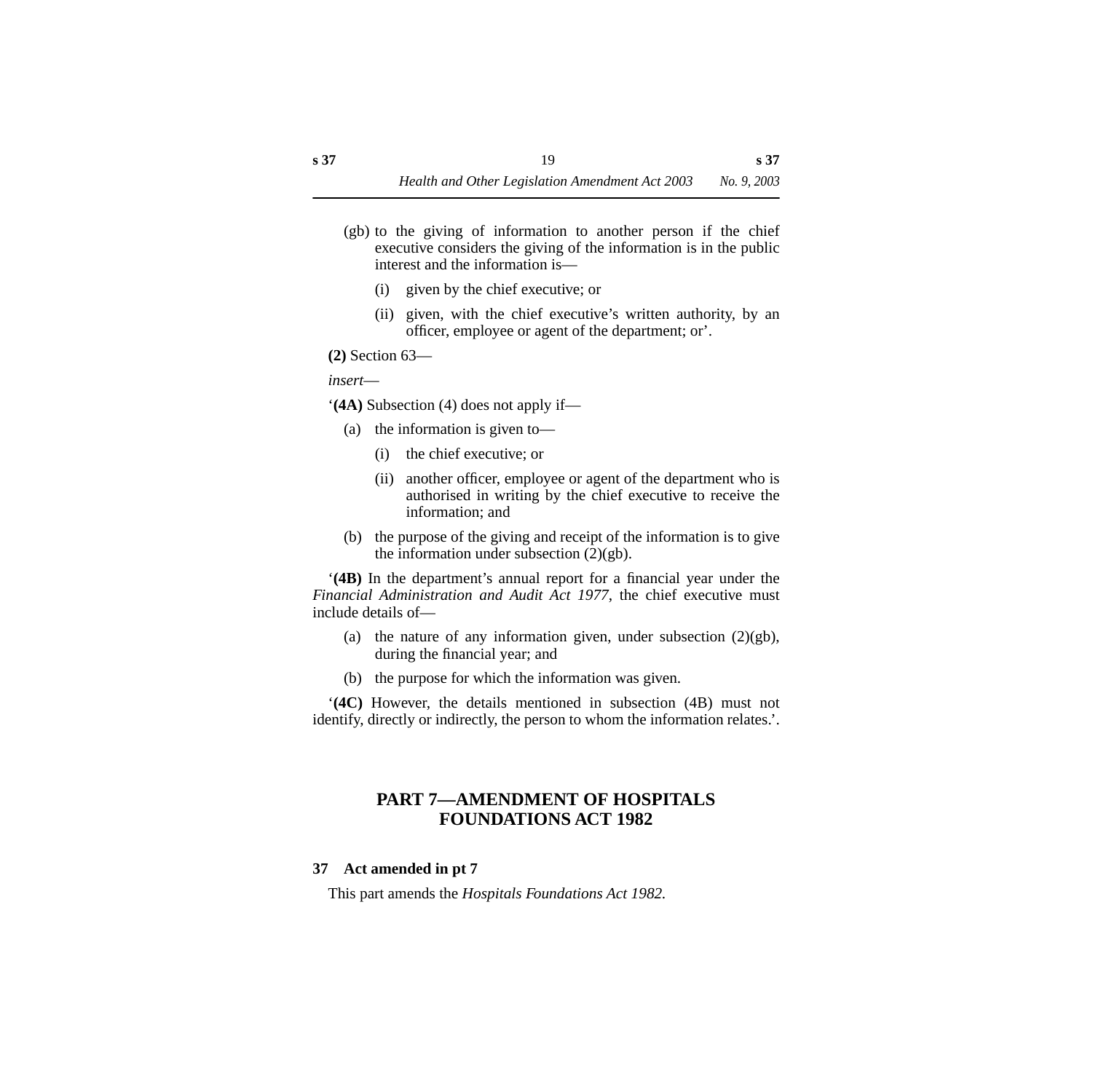#### <span id="page-21-0"></span>**38 Amendment of s 18 (Members of body corporate)**

**(1)** Section 18(2)—

*omit.*

**(2)** Section 18(3)(d), from 'in' to '19'—

*omit, insert*—

'under subsection (4) who, in the Minister's opinion, have an interest in, and are able to help in achieving, the body corporate's objects'*.*

**(3)** Section 18(4)—

*omit, insert—*

'**(4)** For nominating persons for appointment as members of a body corporate, the Minister must consult with entities the Minister considers have an interest in the body corporate's purposes or objects.'.

#### <span id="page-21-1"></span>**39 Omission of s 19 (Minister's nomination from panel of names)**

```
Section 19—
```
*omit.*

#### <span id="page-21-2"></span>**40 Replacement of ss 21 and 22**

Sections 21 and 22—

*omit, insert—*

#### <span id="page-21-3"></span>**'21 Term of appointment**

'An appointed member must be appointed for a term of not more than 5 years.'.

## <span id="page-21-4"></span>**PART 8—AMENDMENT OF MEDICAL PRACTITIONERS REGISTRATION ACT 2001**

#### <span id="page-21-5"></span>**41 Act amended in pt 8**

This part amends the *Medical Practitioners Registration Act 2001.*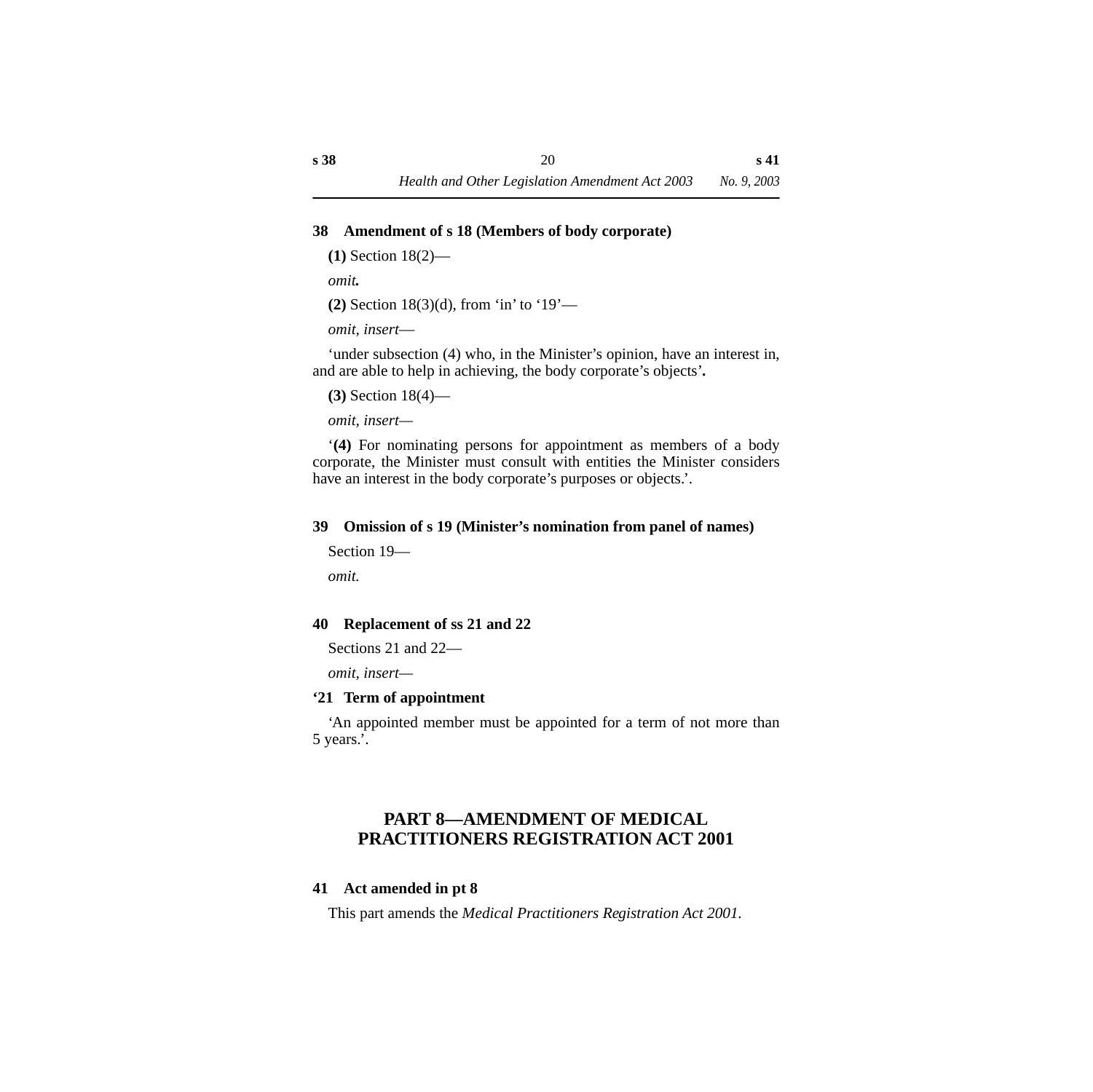#### <span id="page-22-0"></span>**42 Amendment of s 111 (Eligibility)**

Section 111(2), 'a general registrant'—

*omit, insert—*

'qualified for general registration under section 44'.

#### <span id="page-22-1"></span>**43 Insertion of new s 121A**

After section 121—

*insert—*

#### <span id="page-22-2"></span>**'121A Condition of practice under supervision**

'**(1)** This section applies if, under section 121(1), a person is registered as a specialist registrant on condition the registrant carry out the registrant's practice under supervision.

'**(2)** The board may ask a person involved in the supervision to give information to the board about the supervised practice.'.

#### <span id="page-22-3"></span>**44 Insertion of new s 141A**

After section 141—

*insert—*

#### <span id="page-22-4"></span>**'141A Condition of practice under supervision**

'**(1)** This section applies if, under section 141(1), a person is registered as a special purpose registrant on condition the registrant carry out the registrant's practice under supervision.

'**(2)** The board may ask a person involved in the supervision to give information to the board about the supervised practice.'.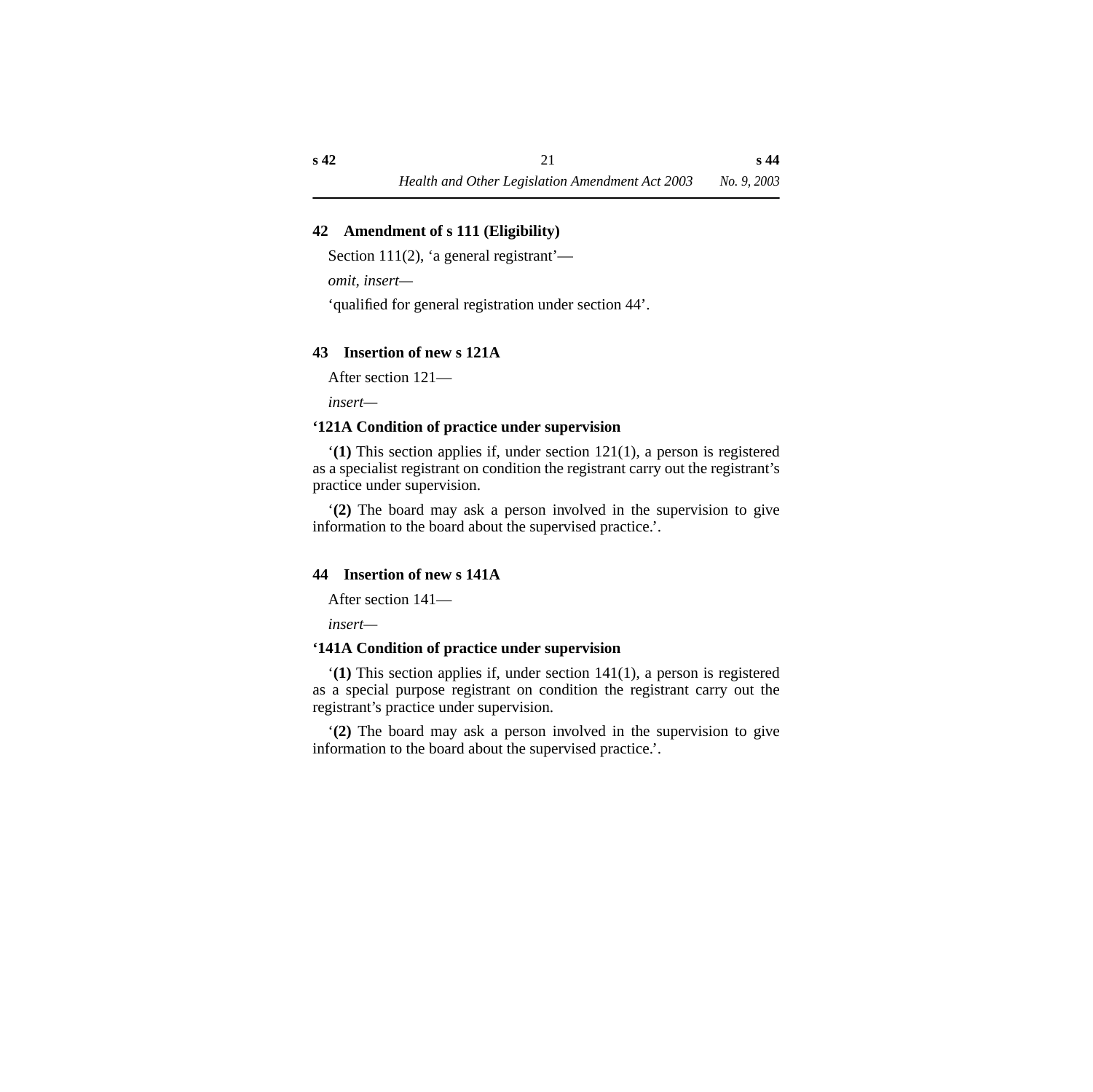#### <span id="page-23-0"></span>**45 Insertion of new pt 3, div 10A**

After part 3, division 10—

<span id="page-23-1"></span>*insert*—

*'Division 10A—Non-practising registrations*

#### *'Subdivision 1—Eligibility for non-practising registration*

#### <span id="page-23-3"></span><span id="page-23-2"></span>**'150B Eligibility**

'A person is eligible for non-practising registration if—

- (a) the person—
	- (i) is a registrant; or
	- (ii) has been registered under this Act or the repealed Act or is, or has been, registered under a corresponding law; and
- (b) the person is a suitable person to be a non-practising registrant.

#### <span id="page-23-4"></span>*'Subdivision 2—Applications for non-practising registration*

#### <span id="page-23-5"></span>**'150C Application of div 2**

'For a person being registered as a non-practising registrant, division 2,4 other than sections  $42(1)(c)(i)$  and (iii), (2) and (3), 43 to 50, and 53 to 60, applies as if—

- (a) an application for general registration were an application for non-practising registration; and
- (b) an applicant for general registration were an applicant for non-practising registration; and
- (c) a general registration were a non-practising registration; and
- (d) a general registrant were a non-practising registrant; and
- (e) a certificate of general registration were a certificate of non-practising registration.

<sup>4</sup> Division 2 (Applications for general registration)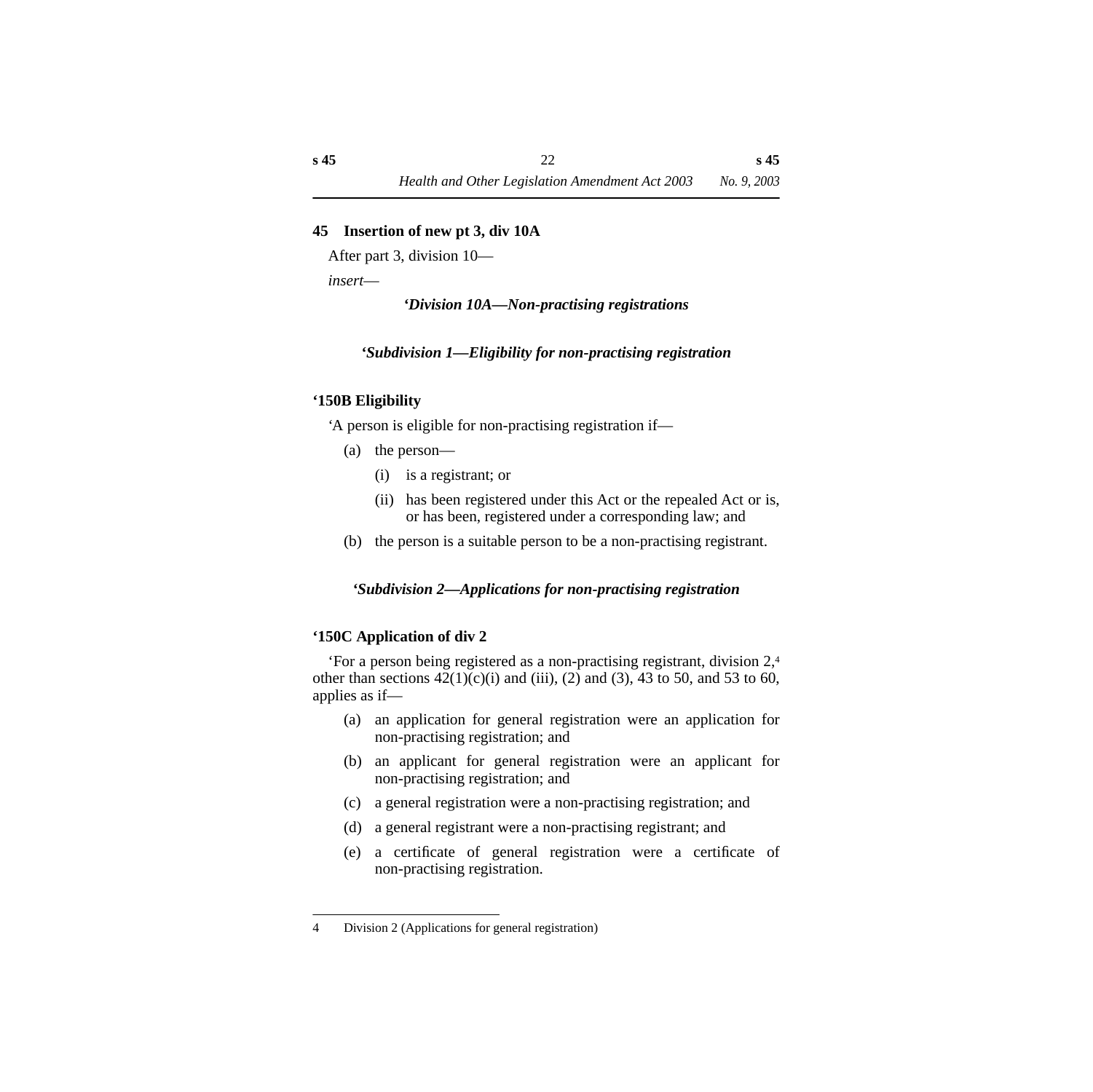#### <span id="page-24-0"></span>**'150D Suitability of proposed non-practising registrant**

'**(1)** In deciding whether an applicant for non-practising registration is a suitable person to be a non-practising registrant, the board may have regard to each of the following—

- (a) any conviction of the applicant for an indictable offence;
- (b) any conviction of the applicant for an offence against the repealed Act, this Act, the *Health Practitioners (Professional Standards) Act 1999* or a corresponding law;
- (c) any conviction of the applicant for an offence, relating to the practice of the profession—
	- (i) against the *Health Act 1937* or the *Fair Trading Act 1989*; or
	- (ii) against another law applying, or that applied, in the State, the Commonwealth, another State or a foreign country;
- (d) if the applicant is, or has been, registered under this Act, has been registered under the repealed Act or is, or has been, registered under a corresponding law, and the registration was affected—
	- (i) by the imposition of a condition—the nature of the condition and the reason for its imposition; or
	- (ii) by its suspension or cancellation—the reason for its suspension or cancellation; or
	- (iii) in another way—the way it was affected and the reason for it being affected;
- (e) any other issue relevant to the applicant's suitability to be a non-practising registrant.

'**(2)** In subsection (1), mention of a conviction does not include a conviction that is not part of the applicant's criminal history.

'**(3)** The board may ask the commissioner of the police service for a written report about the applicant's criminal history.

'**(4)** If asked by the board, the commissioner of the police service must give the board a written report about the criminal history of the applicant, including the criminal history in the commissioner's possession or to which the commissioner has access.

'**(5)** In this section—

**"criminal history"**, of an applicant, means the applicant's criminal history as defined under the *Criminal Law (Rehabilitation of Offenders)*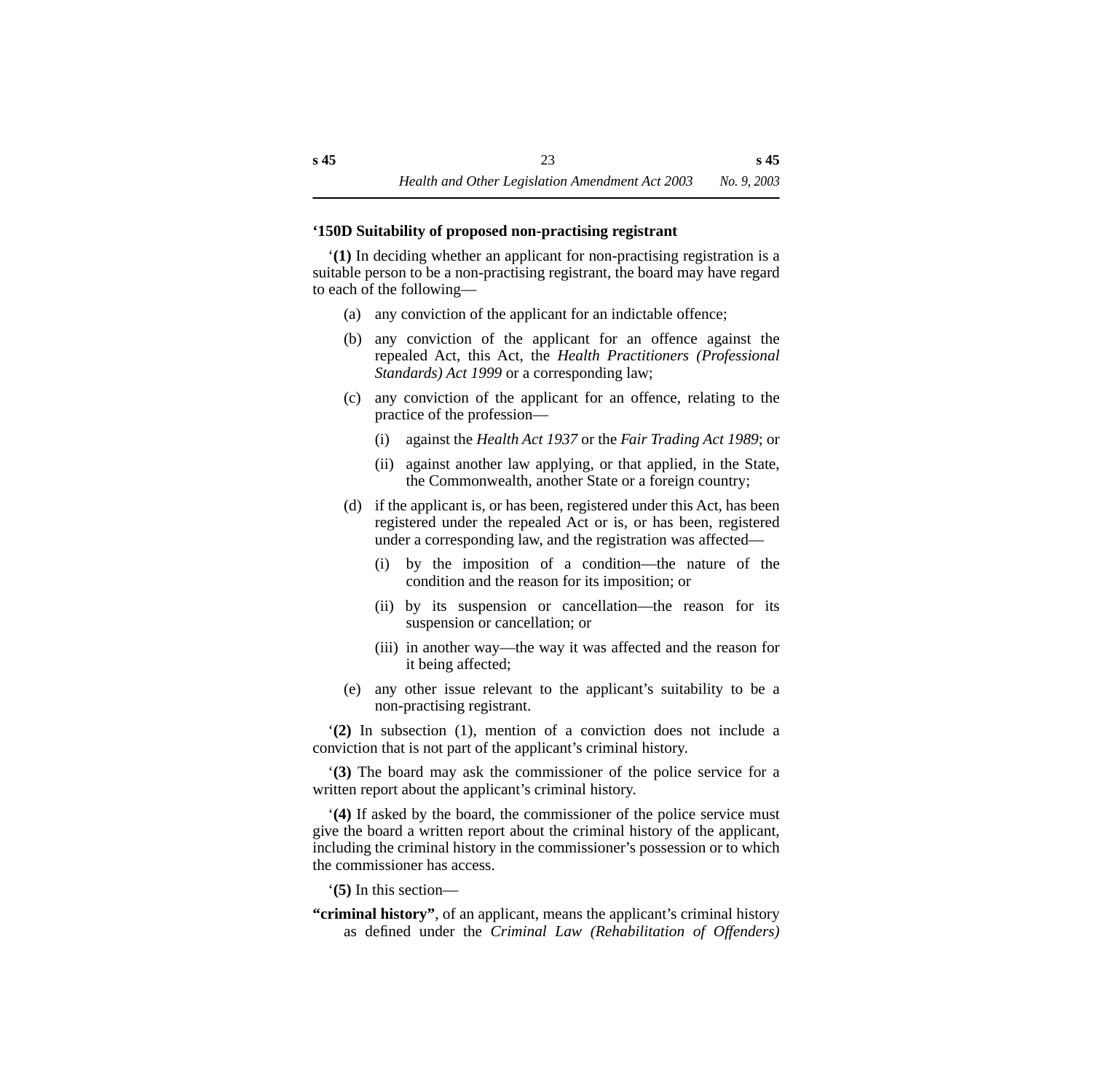*Act 1986*, other than convictions for which the rehabilitation period has expired, and has not been revived, under that Act.

#### <span id="page-25-0"></span>**'150E Board's powers before deciding applications**

'**(1)** Before deciding an application for non-practising registration, the board—

- (a) may investigate the applicant; and
- (b) may, by notice given to the applicant, require the applicant to give the board, within a reasonable time of at least 30 days stated in the notice, further information or a document the board reasonably requires to decide the application.

'**(2)** The board may require the information or document mentioned in subsection (1)(b) to be verified by a statutory declaration.

'**(3)** The applicant is taken to have withdrawn the application if, within the stated time, the applicant does not comply with a requirement under subsection  $(1)(b)$ .

'**(4)** A notice under subsection (1)(b) must be given to the applicant within 60 days after the board receives the application.

#### <span id="page-25-1"></span>**'150F Failure to decide application**

'**(1)** Subject to subsections (2) and (3), if the board fails to decide the application within 60 days after its receipt, the failure is taken to be a decision by the board to refuse to register the applicant as a non-practising registrant.

'**(2)** Subsection (3) applies if the board has, under section 150E(1)(b), required the applicant to give the board further information or a document.

'**(3)** The board is taken to have decided to refuse to register the applicant as a non-practising registrant if it fails to decide the application by the day that is 60 days after the board receives the further information or document.

#### <span id="page-25-2"></span>**'150G Forms of certificates of non-practising registration**

'**(1)** A certificate of non-practising registration must be in the approved form.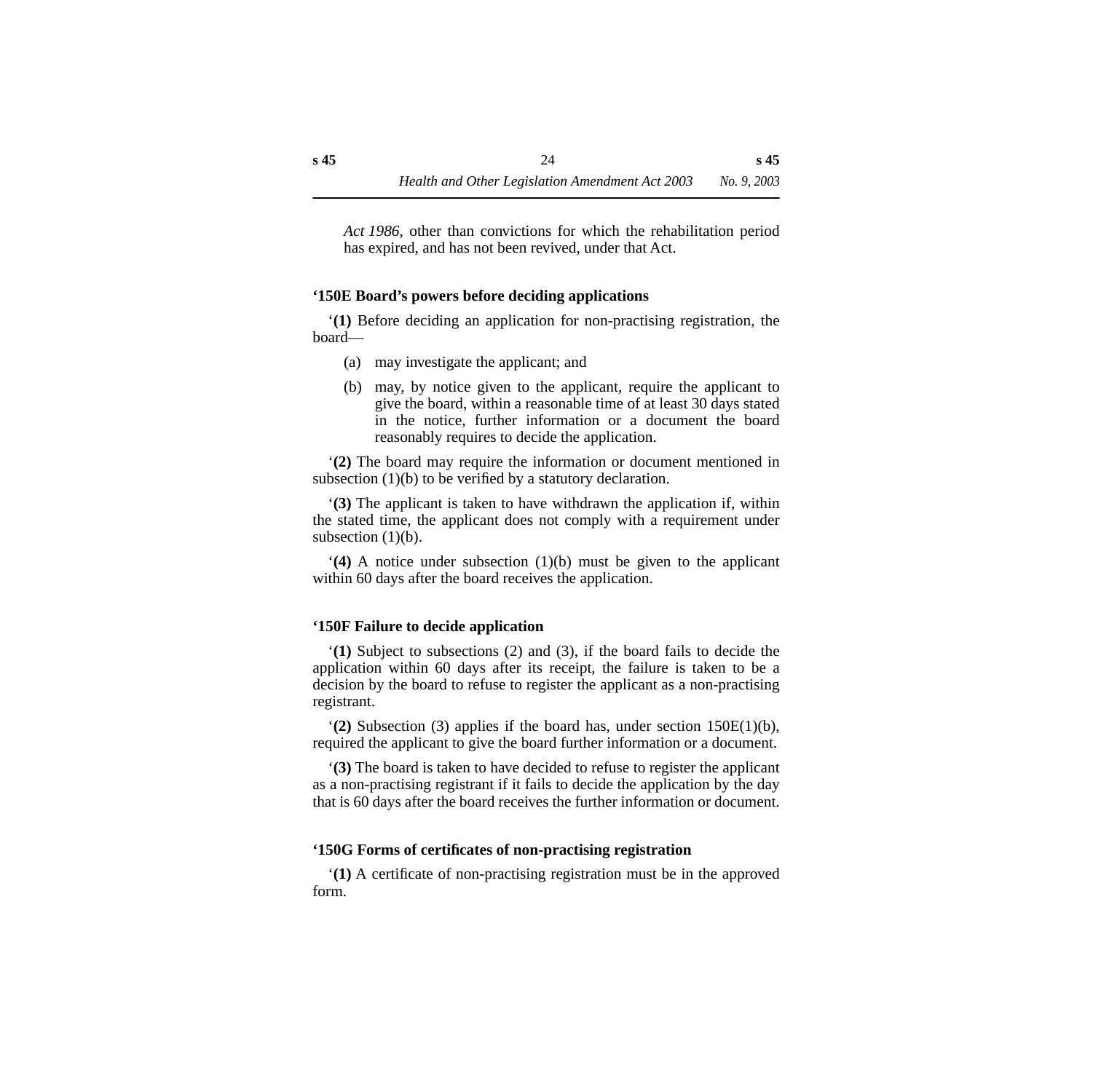'**(2)** The approved form must provide for the inclusion of the following—

- (a) the registrant's name;
- (b) the condition of registration mentioned in section 150H.

#### <span id="page-26-0"></span>**'150H Standard condition**

'**(1)** A non-practising registration is subject to the condition that the registrant does not practise the profession.

'**(2)** The registrant must not contravene the condition.

<span id="page-26-1"></span>Maximum penalty—100 penalty units.

#### *'Subdivision 3—Cancellation of non-practising registrations*

#### <span id="page-26-2"></span>**'150I Application of div 6**

'For cancelling a non-practising registration, division 6, other than section 84,<sup>5</sup> applies as if—

- (a) a general registration were a non-practising registration; and
- (b) a certificate of general registration were a certificate of non-practising registration.

#### <span id="page-26-3"></span>**'150J Grounds for cancellation**

'Each of the following is a ground for cancelling a non-practising registration—

- (a) the registrant has been convicted of an indictable offence;
- (b) the registrant has been convicted of an offence against this Act, the *Health Practitioners (Professional Standards) Act 1999* or a corresponding law;
- (c) the registrant has contravened the condition of registration mentioned in section 150H;

<sup>5</sup> Division 6 (Cancellation of general registrations), section 84 (Grounds for cancellation)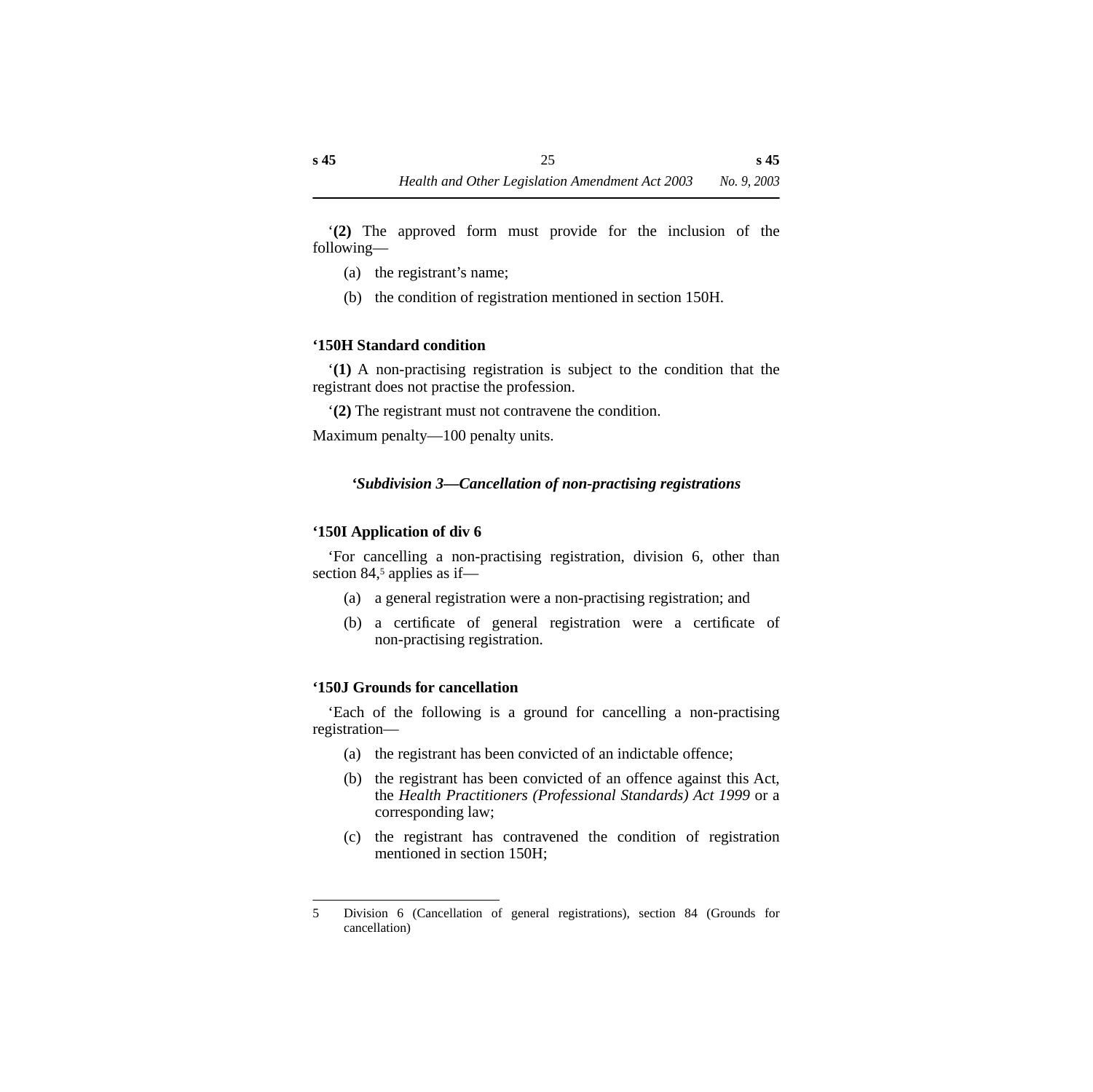(d) the registrant was registered because of a materially false or misleading representation or declaration.'.

#### <span id="page-27-0"></span>**46 Amendment of s 157 (Taking of restricted titles etc.)**

Section 157(8)—

*omit, insert—*

'**(8)** However, a non-practising registrant may take or use—

- (a) the title 'doctor'; or
- (b) a title, name, initial, symbol, word or description that, having regard to the circumstances in which it is taken or used, indicates or could be reasonably understood to indicate a medical qualification held by the registrant.

'**(9)** In this section—

**"medical practitioner"** is not limited by the meaning of the term in the dictionary in schedule 3.

**"registrant"** does not include a non-practising registrant.'.

#### <span id="page-27-1"></span>**47 Insertion of new s 180A**

After section 180—

*insert—*

#### <span id="page-27-2"></span>**'180A Protection from liability**

'**(1)** This section applies if a body, honestly and on reasonable grounds, gives advice, or makes a recommendation, to the board under section 180(2)(d).

'**(2)** A discloser is not liable, civilly, criminally or under an administrative process, for disclosing information contained in the advice or recommendation.

'**(3)** Without limiting subsection (2)—

- (a) in a proceeding for defamation, the discloser has a defence of absolute privilege for publishing the disclosed information; and
- (b) if the discloser would otherwise be required to maintain confidentiality about the disclosed information under an Act or oath, or a rule of law or practice, the discloser—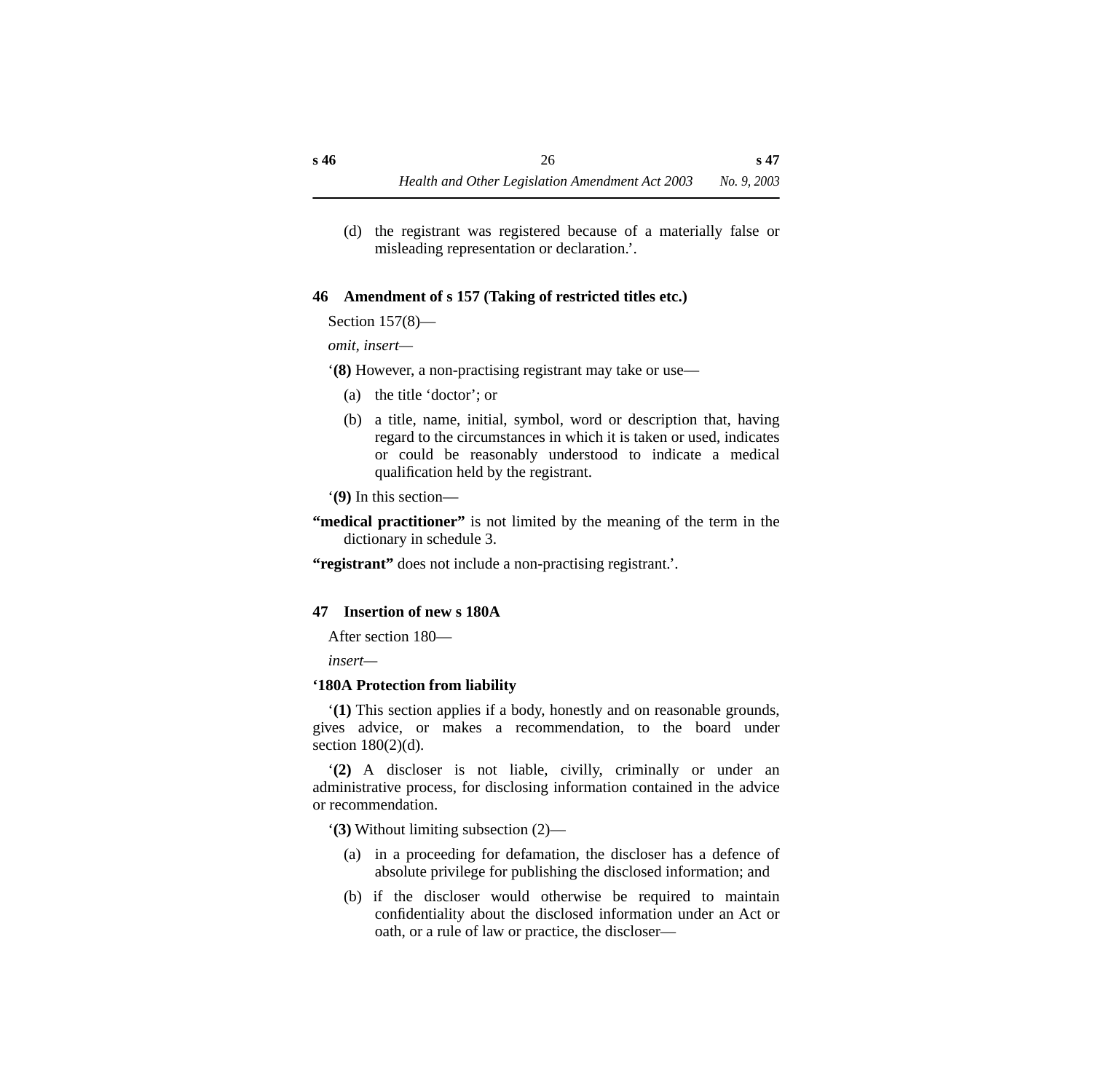- (i) does not contravene the Act, oath, or rule of law or practice by disclosing the information; and
- (ii) is not liable to disciplinary action for disclosing the information.

'**(4)** In this section—

**"discloser"** means any of the following—

- (a) a body that gives advice, or makes a recommendation, under section  $180(2)(d)$ ;
- (b) all the members of that body;
- (c) each of the members of that body.'.

## <span id="page-28-0"></span>**48 Amendment of s 254 (Register to be kept)**

**(1)** Section 254(3)(c), after 'provisional general registrant,'—

*insert—*

'non-practising registrant,'.

**(2)** Section 254(4)—

*renumber* as section 254(5).

**(3)** Section 254—

*insert*—

'**(4)** Subsection (3)(g) does not apply to a non-practising registrant.'.

## <span id="page-28-1"></span>**49 Amendment of s 256 (Records)**

**(1)** Section 256(2)—

*renumber* as section 256(3).

**(2)** Section 256—

*insert—*

'**(2)** Subsection (1)(c) does not apply to the condition of non-practising registration mentioned in section 150H.'.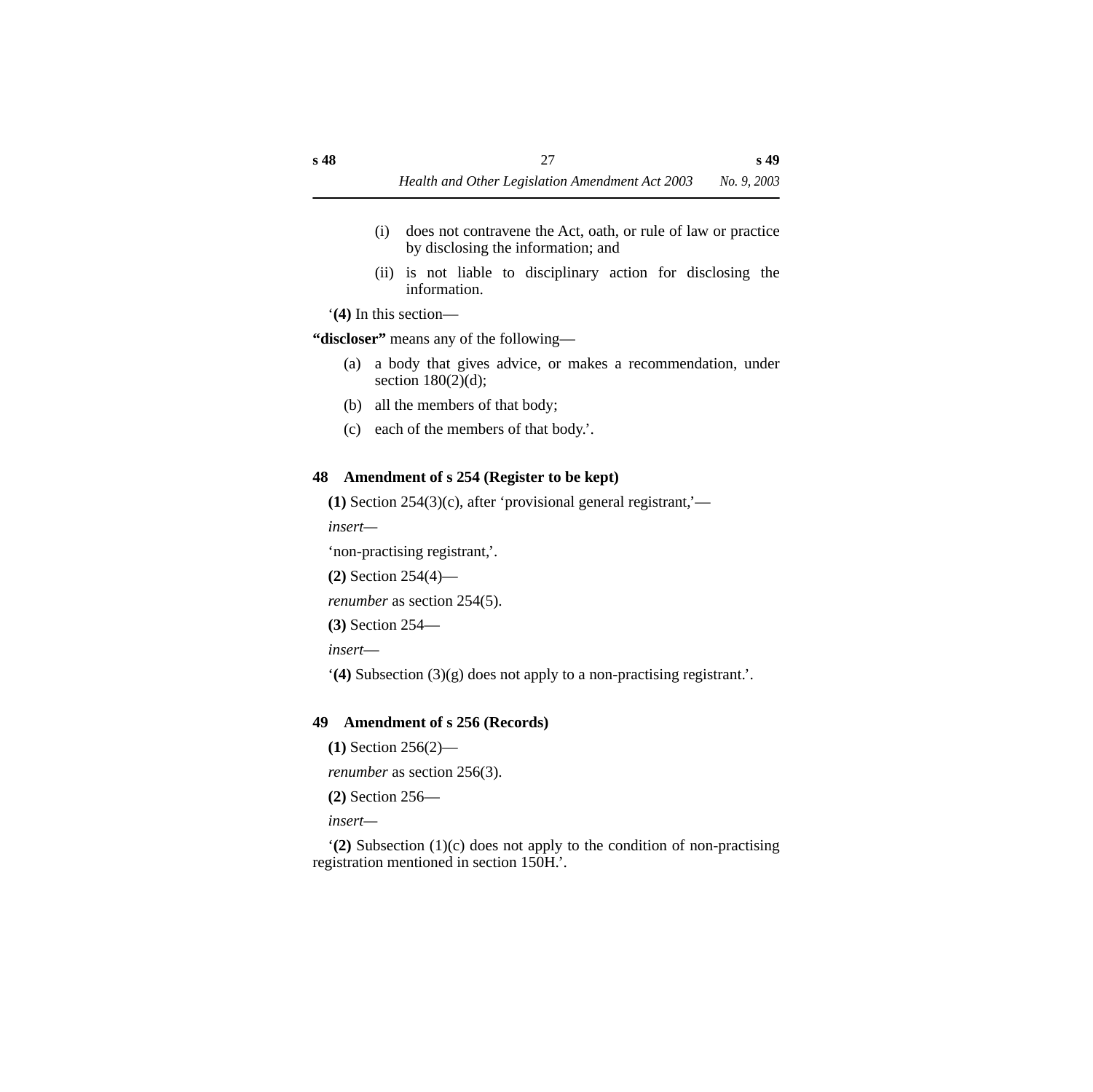#### <span id="page-29-0"></span>**50 Amendment of s 264 (How board may deal with health records)**

Section 264 $(2)(b)$ , after 'Act'—

*insert—*

', other than a non-practising registrant,'.

#### <span id="page-29-1"></span>**51 Amendment of s 272 (Protection for persons supervising registrants undertaking prescribed internship or supervised practice program)**

**(1)** Section 272, heading—

*omit, insert—*

#### **'272 Protection for persons involved in supervising registrants**'.

**(2)** Section 272(1)—

*omit, insert—*

'**(1)** This section applies to a person who, honestly and on reasonable grounds, gives information to the board—

- (a) about a registrant in the person's capacity as the registrant's internship nominee or supervisor for an internship or supervised practice program; or
- (b) in response to a request made under section 121A(2) or  $141A(2).6$ <sup>\*</sup>.

<sup>6</sup> Section 121A (Condition of practice under supervision) or 141A (Condition of practice under supervision)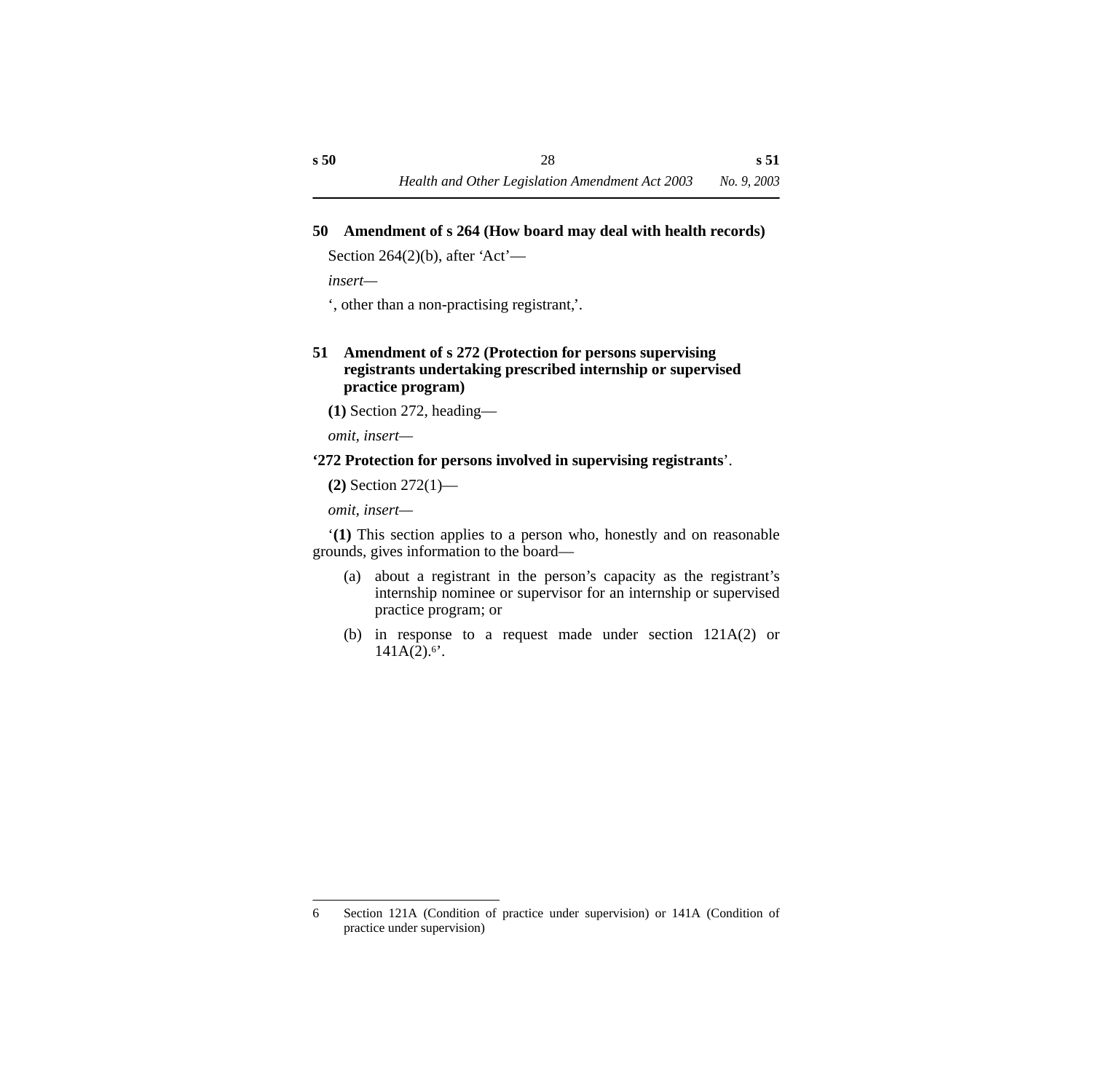#### <span id="page-30-0"></span>**52 Amendment of sch 1 (Decisions for which information notices must be given)**

Schedule 1—

*insert*—

| '51, as applied by section 150C | Deciding to refuse to register an<br>for non-practising<br>applicant |
|---------------------------------|----------------------------------------------------------------------|
|                                 | registration as a non-practising<br>registrant                       |
| 88, as applied by section 150I  | Deciding to cancel a non-practising<br>registration'.                |

#### <span id="page-30-1"></span>**53 Amendment of sch 3 (Dictionary)**

**(1)** Schedule 3, definitions "show cause notice" and "show cause period"—

*omit*.

**(2)** Schedule 3—

*insert—*

- ' **"certificate of non-practising registration"** means a certificate of non-practising registration issued under part 3, division 10A.
- **"non-practising registrant"** means a person registered, under part 3, division 10A, as a non-practising registrant.
- **"non-practising registration"** means registration of a person as a non-practising registrant under part 3, division 10A.

**"show cause notice"**—

- (a) for part 3, division  $6$ —see section 85(1); or
- (b) for part 5, division 4—see section 191(1).

#### **"show cause period"**—

- (a) for part 3, division 6—see section  $85(2)(d)$ ; or
- (b) for part 5, division 4—see section  $191(2)(d)$ .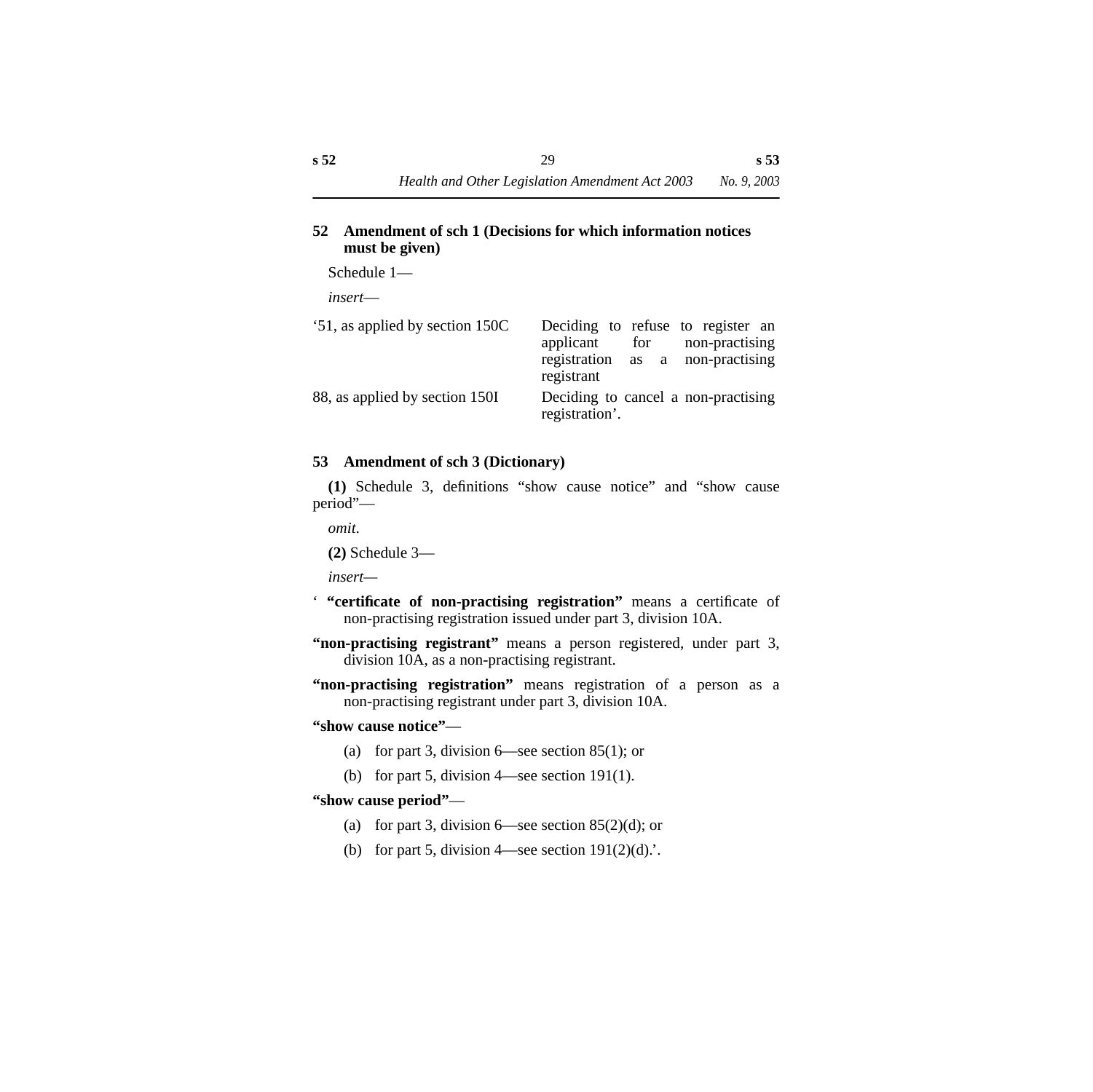**(3)** Schedule 3, definition "certificate of registration", after 'provisional general registration,'—

*insert*—

'certificate of non-practising registration,'.

## <span id="page-31-0"></span>**PART 9—AMENDMENT OF PEST MANAGEMENT ACT 2001**

#### <span id="page-31-1"></span>**54 Act amended in pt 9**

This part amends the *Pest Management Act 2001*.

#### <span id="page-31-2"></span>**55 Insertion of new s 5A**

Part 1, division 1, after section 5—

*insert*—

#### <span id="page-31-3"></span>**'5A Meaning of "fumigant"**

#### '**(1)** A **"fumigant"** is a substance that—

- (a) is capable of producing a gas or vapour; and
- (b) is ordinarily used to do any of the following when in a gaseous or vaporous state—
	- (i) kill a pest;
	- (ii) sterilise grain or seed to prevent germination;
	- (iii) perform another function prescribed under a regulation for this subparagraph.

'**(2)** However, a substance is not a fumigant if it is—

- (a) ordinarily used for household use; and
- (b) ordinarily available for purchase in a retail store where groceries are sold; and
- (c) packaged in a way it is ordinarily available for purchase in a store mentioned in paragraph (b).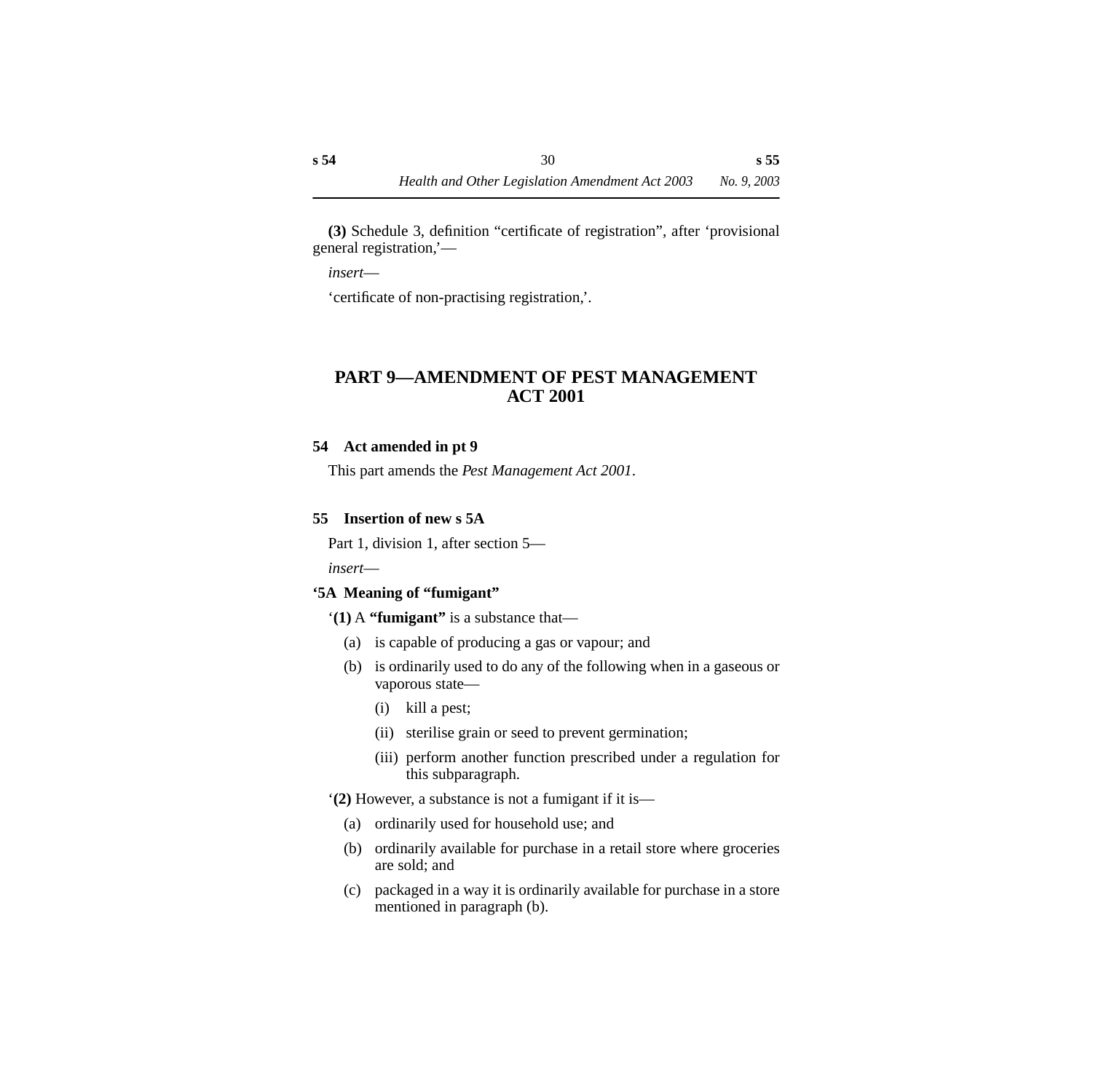*Example of a substance for subsection (2)*— Naphthalene packaged as mothballs.'.

#### <span id="page-32-0"></span>**56 Amendment of s 54 (Notice of change in circumstances)**

Section 54, 'advise the chief executive' *omit, insert—* 'give the chief executive notice'.

#### <span id="page-32-1"></span>**57 Amendment of s 96 (Dealing with certain things)**

Section 96(1), from 'or seizes' to 'analyst,' *omit*.

#### <span id="page-32-2"></span>**58 Amendment of s 101 (Analysis)**

Section 101(1), from 'takes' to 'analysis,' *omit, insert*—

', under section 69(3)(c),*7* takes a thing for analysis'.

#### <span id="page-32-3"></span>**59 Amendment of s 111 (Hearing procedures)**

Section 111(2), 'original' *omit, insert*— 'review'.

#### <span id="page-32-4"></span>**60 Amendment of sch 3 (Dictionary)**

Schedule 3, definition "fumigant" *omit, insert*—

' **"fumigant"** see section 5A.'.

<sup>7</sup> Section 69 (General powers after entering place)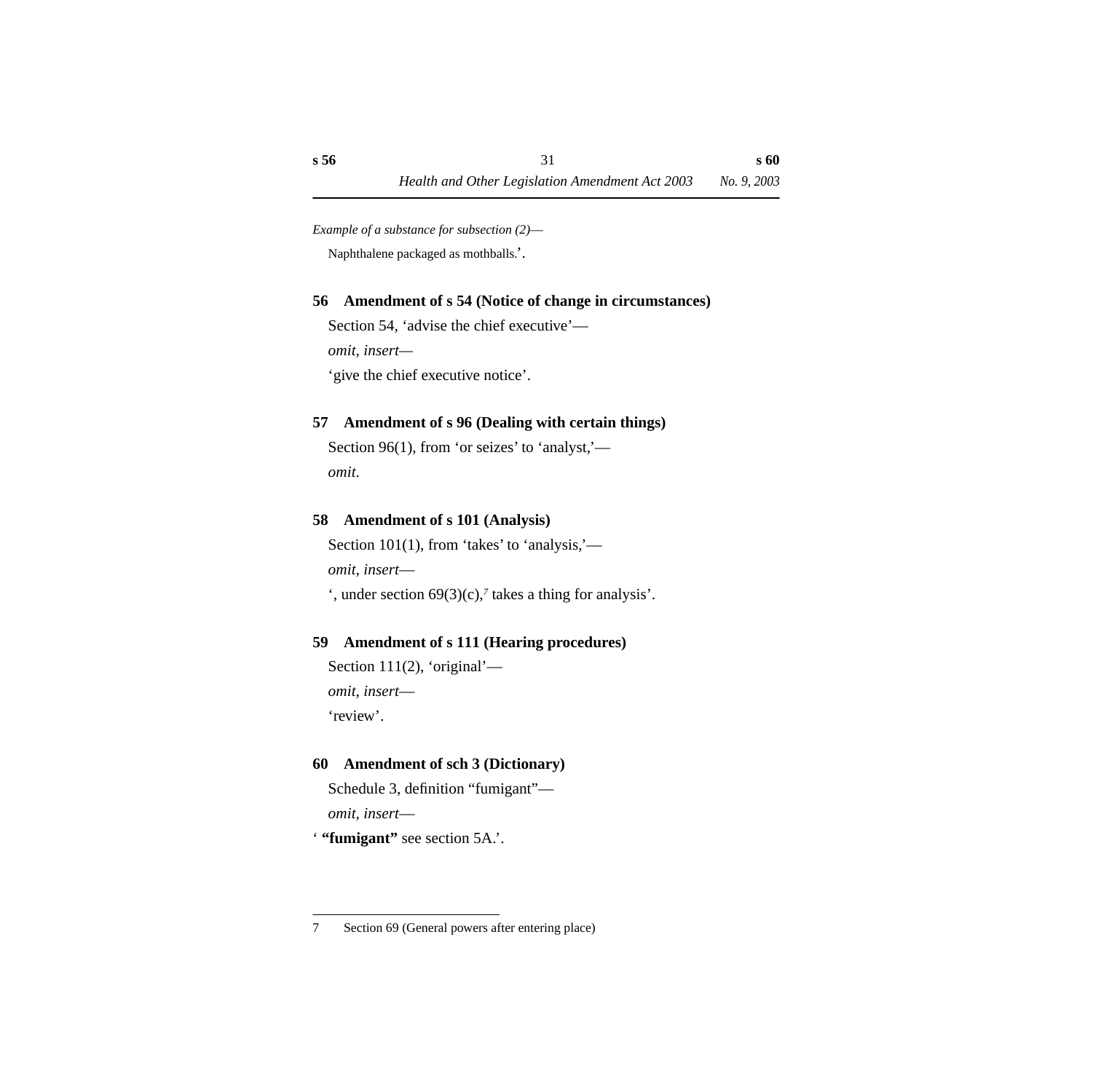## <span id="page-33-0"></span>**PART 10—AMENDMENT OF PRIVATE HEALTH FACILITIES ACT 1999**

#### <span id="page-33-1"></span>**61 Act amended in pt 10**

This part amends the *Private Health Facilities Act 1999*.

#### <span id="page-33-2"></span>**62 Amendment of s 12 (Chief health officer may make standards)**

**(1)** Section 12(3), 'by gazette notice' *omit*. **(2)** Section 12(4) *omit*. **(3)** Section 12(5) to (7) *renumber* as section 12(4) to (6). **(4)** Section 12(4) and (5), as renumbered, 'gazette'—

*omit*.

#### <span id="page-33-3"></span>**63 Amendment of s 143A (Authority holder to notify chief executive of certain events)**

Section 143A, 'chief executive'—

*omit, insert—*

'chief health officer'.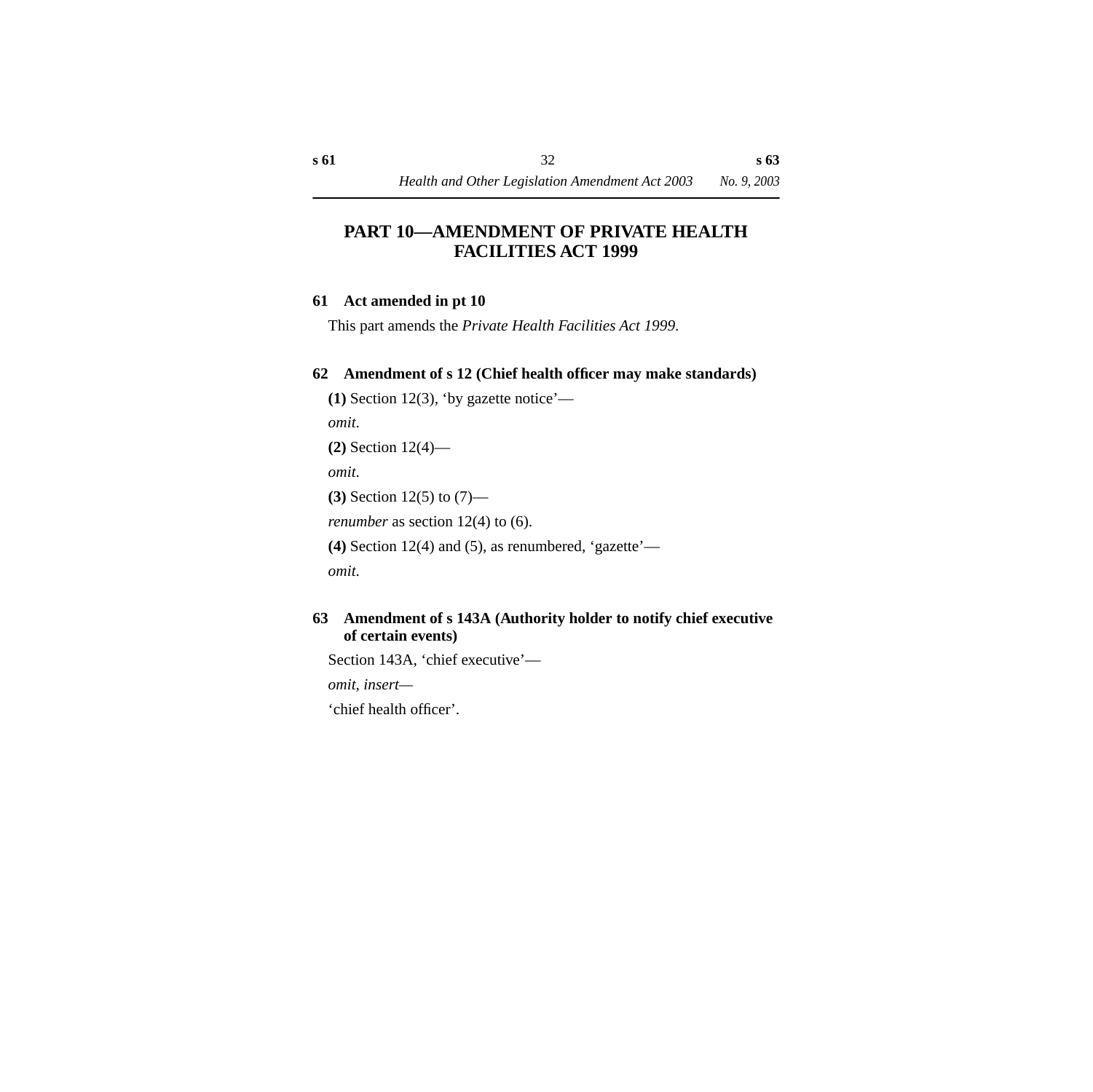#### <span id="page-34-0"></span>**64 Insertion of new pt 13**

After section 164—

<span id="page-34-1"></span>*insert*—

## **'PART 13—VALIDATING PROVISION**

#### <span id="page-34-2"></span>**'165 Validation of notices under s 12(3)**

'**(1)** The *Private Health Facilities (Standards) Notice 2000* is, and is taken to have always been, as valid as if it had been published in the gazette on 24 November 2000.

'**(2)** The *Private Health Facilities (Standards) Amendment Notice (No. 1) 2001* is, and is taken to have always been, as valid as if it had been published in the gazette on 23 November 2001.'.

## <span id="page-34-3"></span>**PART 11—AMENDMENT OF RADIATION SAFETY ACT 1999**

#### <span id="page-34-4"></span>**65 Act amended in pt 11**

This part amends the *Radiation Safety Act 1999*.

#### <span id="page-34-5"></span>**66 Amendment of s 16 (Making of radiation safety standards)**

**(1)** Section 16(4),  $\cdot$ , by gazette notice,  $\cdot$ —

*omit*.

**(2)** Section 16(5)—

*omit*.

**(3)** Section 16(6) and (7)—

*renumber* as section 16(5) and (6).

```
(4) Section 16(5) and (6), as renumbered, 'gazette'—
```
*omit*.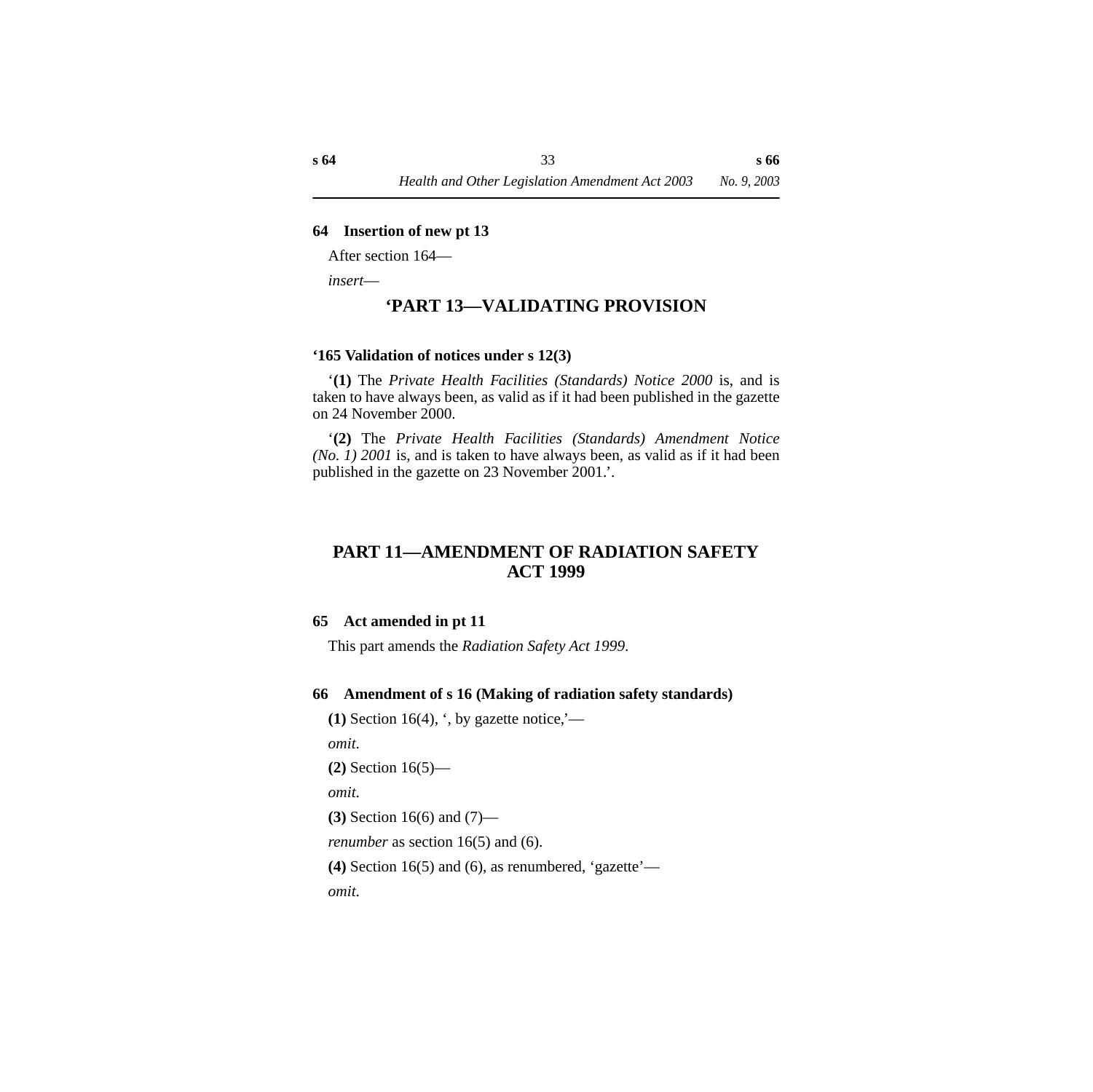## **PART 12—AMENDMENT OF ACTS**

#### <span id="page-35-1"></span><span id="page-35-0"></span>**67 Other amendments of Acts**

The schedule amends the Acts mentioned in it.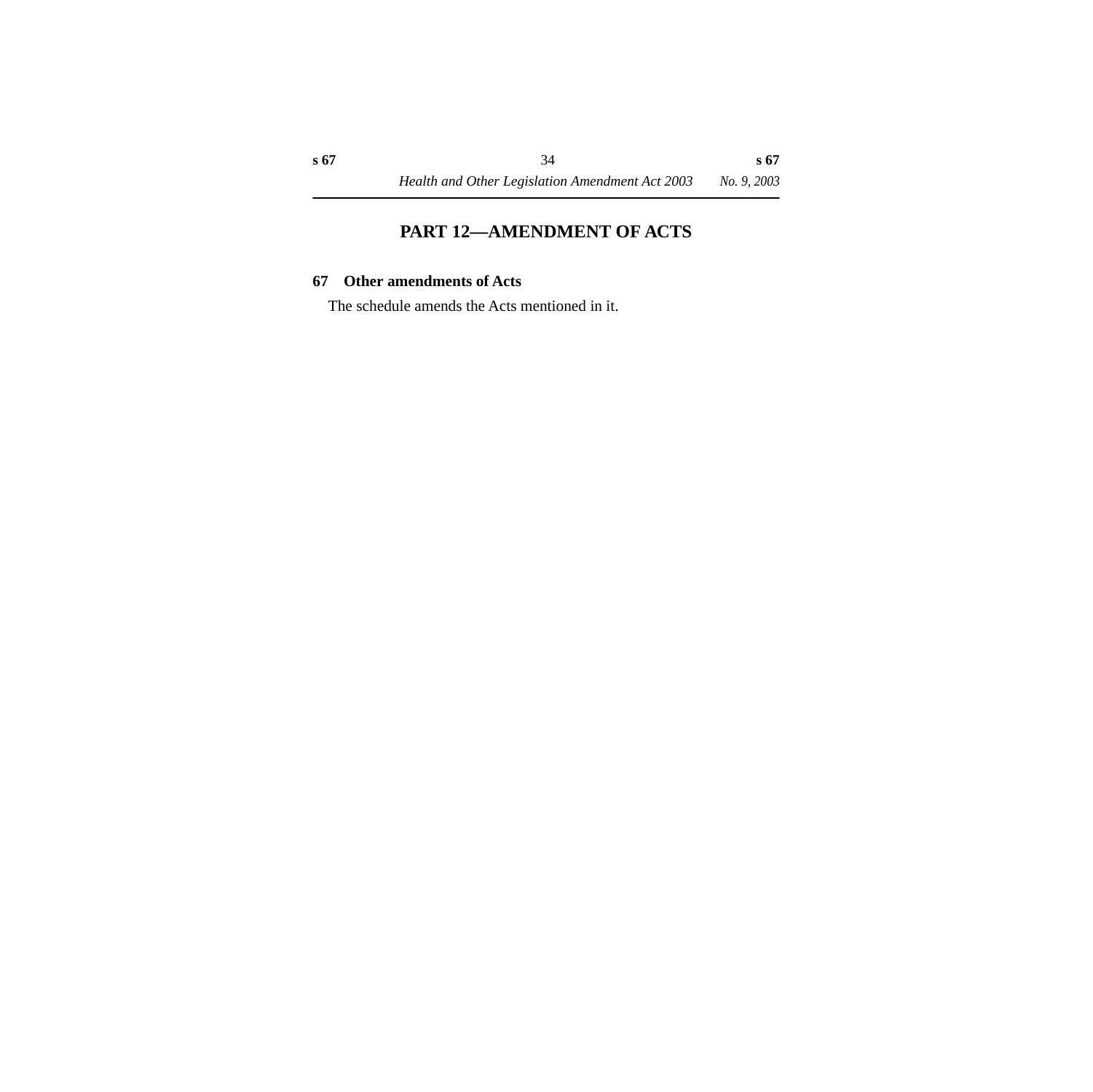## **SCHEDULE**

## <span id="page-36-0"></span>**AMENDMENTS OF ACTS**

section 67

## <span id="page-36-2"></span><span id="page-36-1"></span>**DENTAL PRACTITIONERS REGISTRATION ACT 2001**

**1 Section 263(6), (8) and (9)—**

*renumber* as section 263(2) to (4).

## <span id="page-36-3"></span>**DENTAL TECHNICIANS AND DENTAL PROSTHETISTS REGISTRATION ACT 2001**

**1 Section 243(4) to (6)—**

*renumber* as section 243(3) to (5).

**2 Section 243(4) and (5), as renumbered, 'and (4)'** *omit, insert—*

'and  $(3)$ '.

## **FOOD ACT 1981**

<span id="page-36-4"></span>**1 Section 57(3), 'the schedule'—**

*omit, insert*—

'schedule 1'.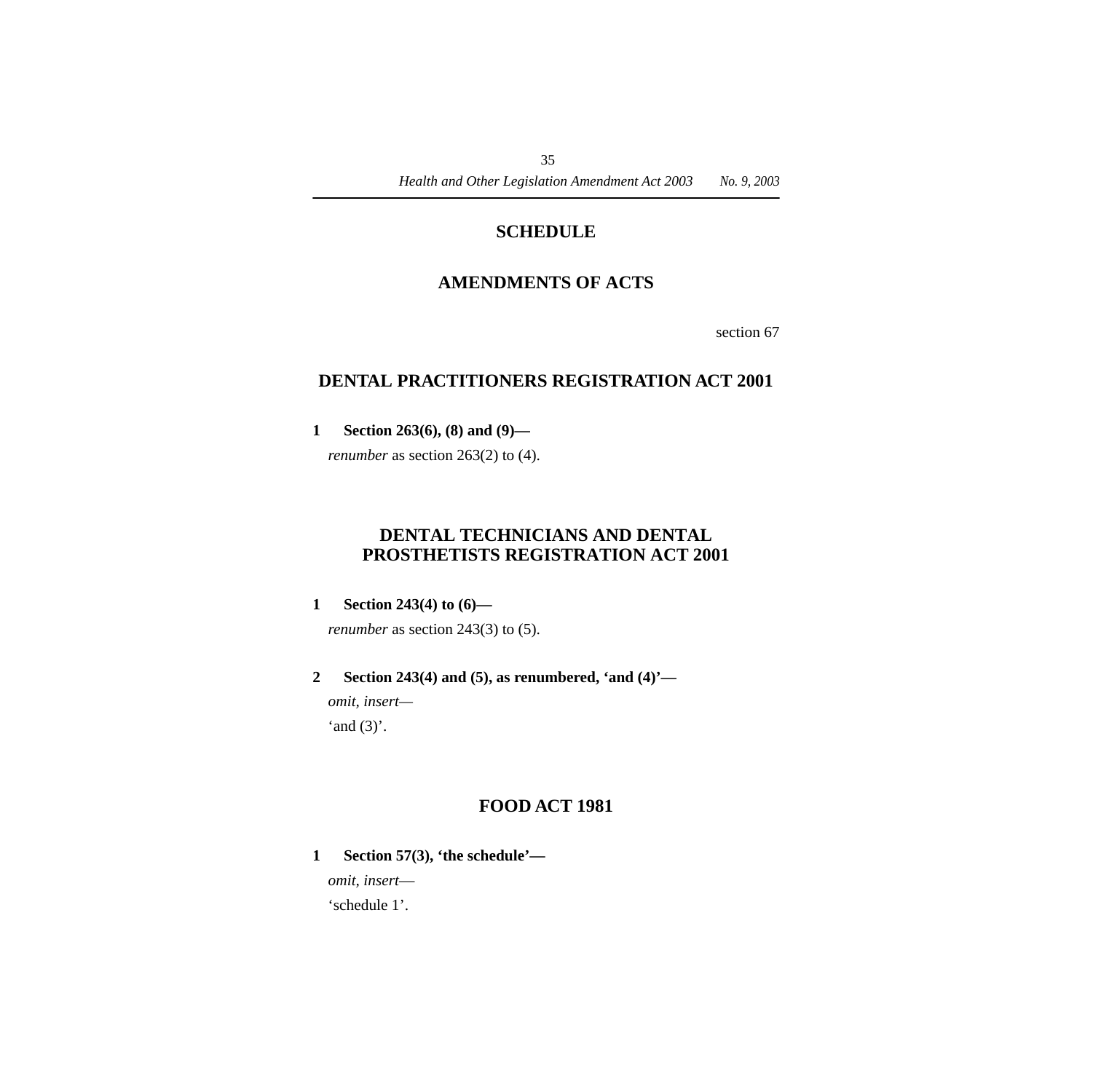## <span id="page-37-0"></span>**HEALTH PRACTITIONERS (PROFESSIONAL STANDARDS) ACT 1999**

**1 Part 14, section 405—**

*renumber* as section 406.

**2 Schedule, definitions "disciplinary matter" and "disciplinary proceedings", paragraph (b), 'review and appeals part'—**

*omit, insert*—

'review and appeal part'.

## <span id="page-37-1"></span>**HEALTH PRACTITIONERS (SPECIAL EVENTS EXEMPTION) ACT 1998**

#### **1 Schedule, definition "health care services", after 'medical practitioners,'—**

*insert*—

'medical radiation technologists,'.

## <span id="page-37-2"></span>**MEDICAL RADIATION TECHNOLOGISTS REGISTRATION ACT 2001**

**1 Section 138, example, 'radiation therapist'—**

*omit, insert*—

'medical imaging technologist'.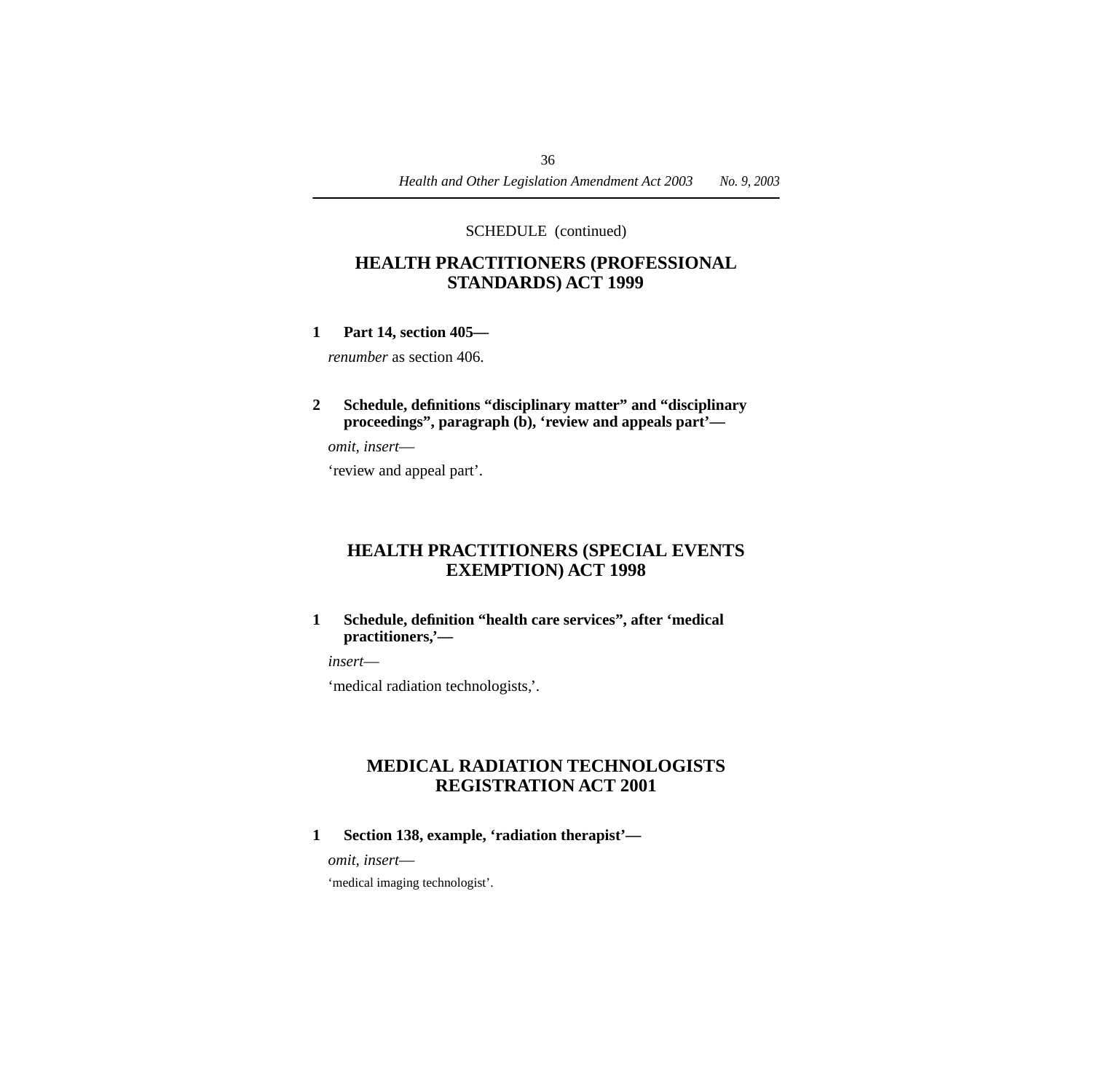## **MENTAL HEALTH ACT 2000**

#### <span id="page-38-0"></span>**1 Section 250(1)(b), after 'circumstances;'—**

*insert—*

'and'.

#### **2 Section 342(4)(b)(ii), from 'the children's'—**

*omit, insert—*

'the Commissioner for Children and Young People under the *Commission for Children and Young People Act 2000*.'.

#### **3 Section 349(4)(g)—**

*omit, insert—*

'(g) the ombudsman appointed under the *Ombudsman Act 2001*;'.

#### **4 Section 458(1)(a) and (b), 'it; or'—**

*omit, insert—*  $\mathbf{u}$ :

## **PHARMACISTS REGISTRATION ACT 2001**

<span id="page-38-1"></span>**1 Schedule 3, amendment 3, after ' "friendly society" '—**

*insert*—

 $'$ , paragraph  $(b)(ii)$ ,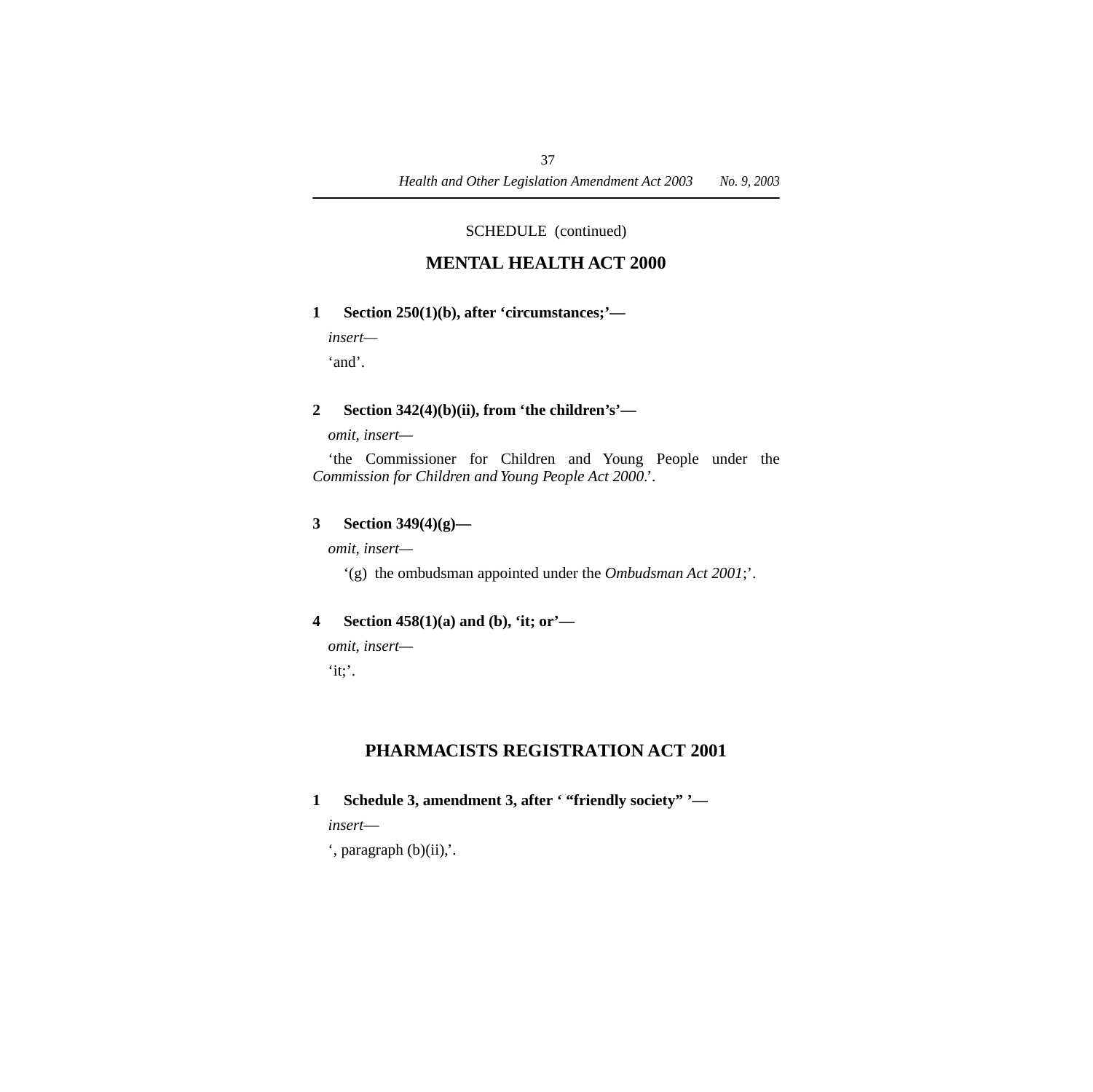## **PODIATRISTS REGISTRATION ACT 2001**

#### <span id="page-39-0"></span>**1 Section 237(2)(a), 'practitioner;'—**

*omit, insert*— 'practitioner; or'.

#### **2 Section 237(2)(b), 'institution;'—**

*omit, insert*—

'institution; or'.

## <span id="page-39-1"></span>**PSYCHOLOGISTS REGISTRATION ACT 2001**

#### **1 Section 100(2), 'subsections (2)'—**

*omit, insert*—

'subsections (3)'.

#### **2 Section 102(1)(a), 'conditions;'**

*omit, insert*— 'conditions; or'.

#### **3 Section 102(1)(b), '98(5)(c);'**

*omit, insert*—  $98(5)(c)$ ; or'.

#### **4 Section 102(1)(c), '101(2);'**

*omit, insert*—  $'101(2)$ ; or'.